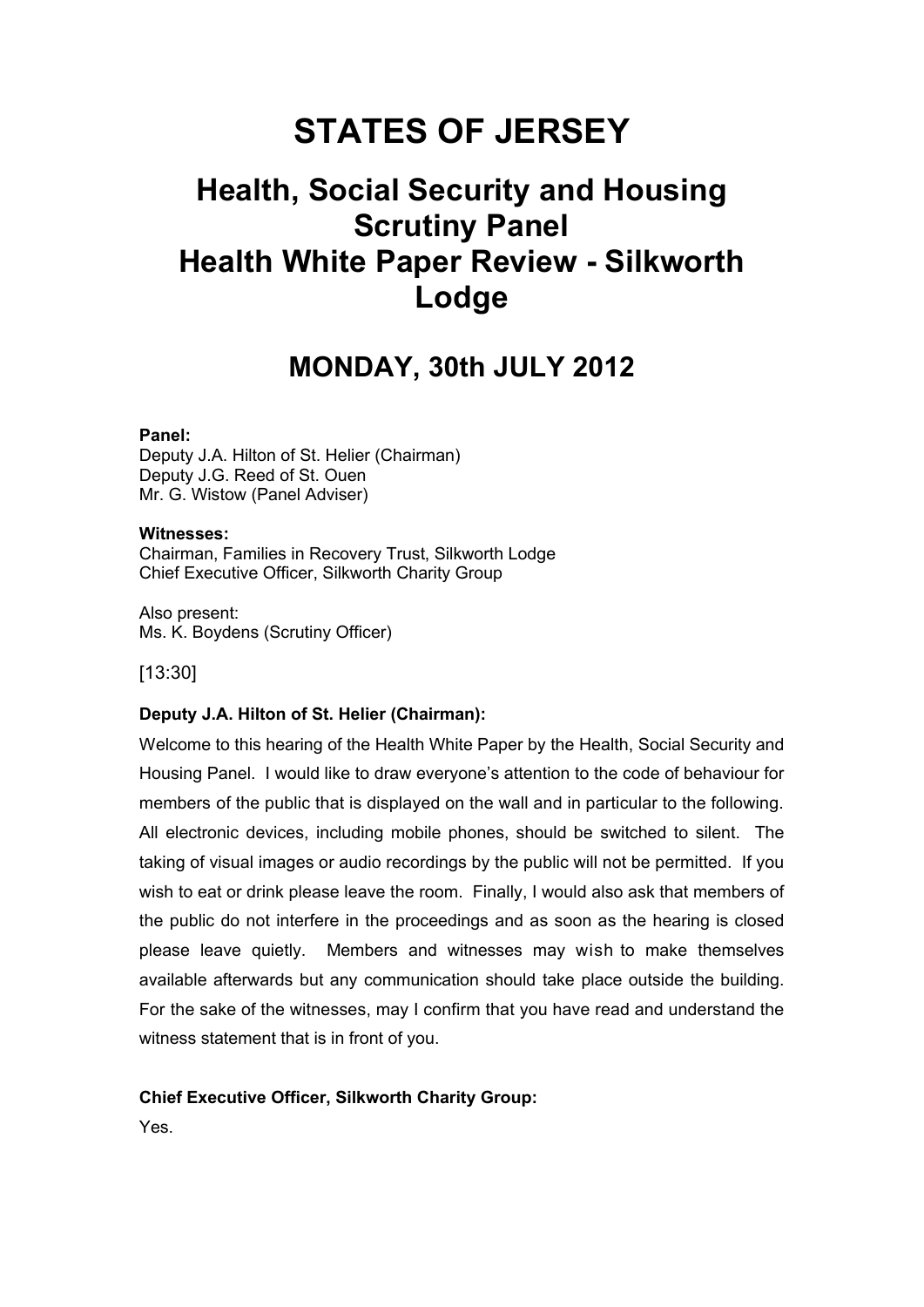# **Deputy J.A. Hilton:**

Thank you. We would like to introduce ourselves for the benefit of the tape. I am Deputy Jackie Hilton. I am Vice Chairman of this panel.

# **Deputy J.G. Reed of St. Ouen:**

Deputy James Reed, panel member.

# **Mr. G. Wistow (Panel Adviser):**

Gerald Wistow, adviser to the panel.

# **Ms. K. Boydens (Scrutiny Officer):**

Kellie Boydens, Scrutiny Officer.

# **Chief Executive Officer, Silkworth Charity Group:**

Jason Wyse, Chief Executive, the Silkworth Charity Group.

# **Chairman, Families in Recovery Trust, Silkworth Lodge:**

Frank Laine, Chairman of the Families in Recovery Trust, Silkworth Lodge.

# **Deputy J.A. Hilton:**

Thank you. I would like to give the apologies of our Chair who is off Island at the current time. I would like to start by asking you what services do you currently provide and how are they funded?

# **Chairman, Families in Recovery Trust, Silkworth Lodge:**

We provide a drug and alcohol rehabilitation programme, an abstinence-based programme at the moment. It is funded partly by charitable donations and also a service level agreement which we have in place with Health and Social Services.

#### **Deputy J.A. Hilton:**

When was your organisation set up? You say you have a service level agreement with the Health Department. Have you always had a service level agreement or is that something that has just happened in recent years?

#### **Chairman, Families in Recovery Trust, Silkworth Lodge:**

The service level agreement was a result of a previous scrutiny panel review which made the recommendation that Health and Social Services engage with us to set up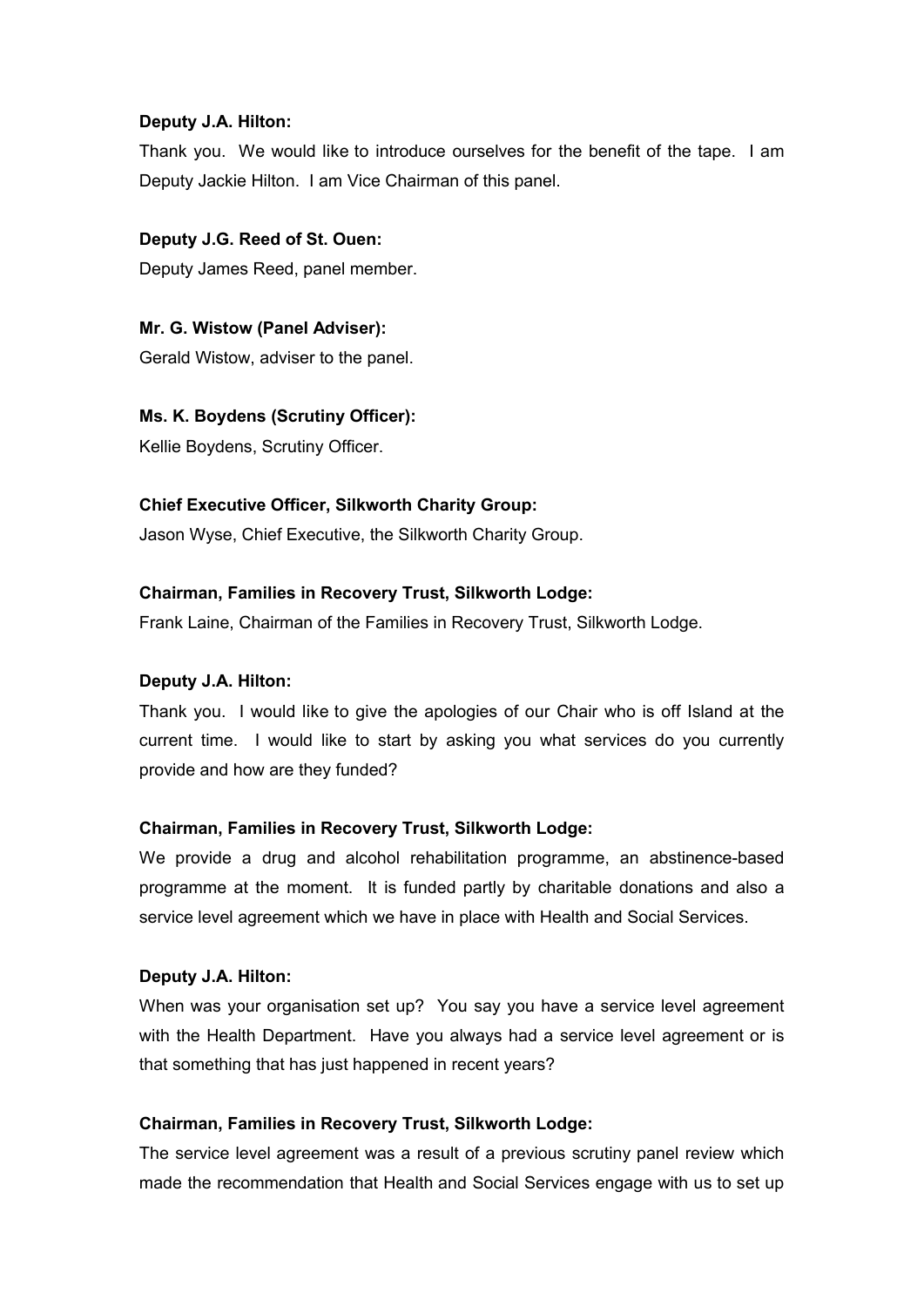a service level agreement, which did happen in 2004. The actual charitable trust was established approximately 15 years ago. It grew from a one-room office in Halkett Place to what it is today.

#### **Deputy J.A. Hilton:**

Thank you. Would you like to tell us how you feel that the service level agreement is working and what your working relationship with the Health Department is like at the current time?

#### **Chairman, Families in Recovery Trust, Silkworth Lodge:**

The service level agreement is fine. The money comes through in a timely manner, apart from the last one, which was in December, which was deferred or, in my interpretation, it was cancelled. There have been no referrals from the Drug and Alcohol Department from October of last year. We rely on referrals from the Drug and Alcohol Department. This is part of the care pathway system that we have established. We also rely on referrals from G.P.s (general practitioners) and from private individuals. The States of Guernsey are one of our biggest clients. In fact we get more referrals from Guernsey Health Department than we do from the local Health Department. There seemed to be a change of policy or a change of attitude, for want of a better expression, around about October of last year. We did not take much notice of it because the facility is full and we have always got waiting lists for people coming in, but we began to notice the lack of referrals from our main source of supply. We then had a visit from the new chief of adult mental health who wanted to investigate and to get himself involved in our results. The last time we did a very comprehensive review of our successes and all the other things, which we have a copy of here, was the last time we had a service level review, which was in 2009, and this was prepared for that review. It took us a long time and it is very expensive to do this type of thing but it is very comprehensive and very thorough. They seemed to want to become very actively involved in our details and figures. My intuition told me that I would like to know is the inquiry to help us or to not help us. We have been waiting for an answer to that since December of last year. We have also asked them why we have had no referrals since last October and we are still waiting for an answer.

#### **The Deputy of St. Ouen:**

Are you aware that in the Health White Paper one of their priority service changes that they are promoting between 2013 and 2015 is a focus on alcohol?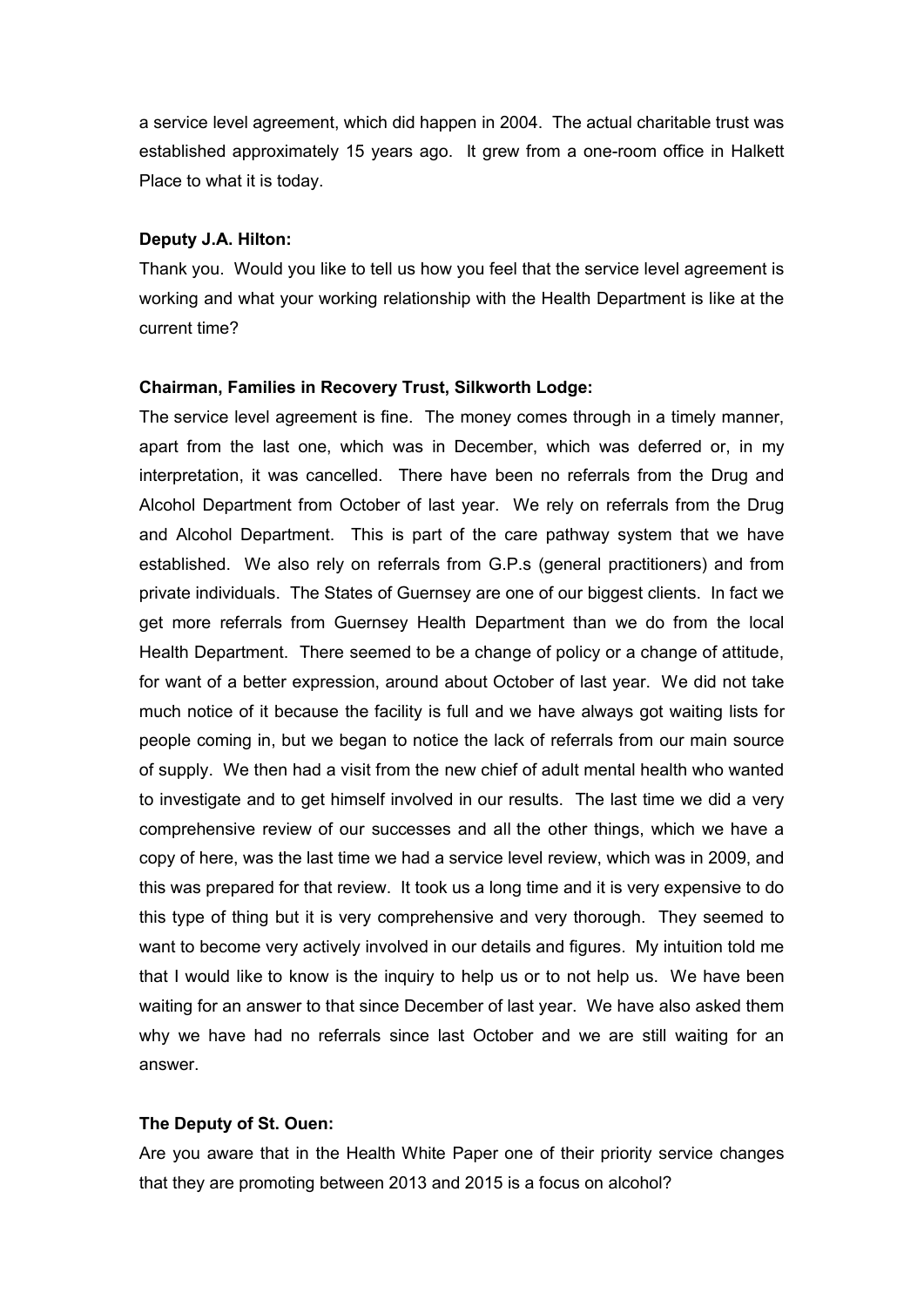Correct.

# **The Deputy of St. Ouen:**

With regard to that then, what involvement have you had in the process leading up to the publication of the White Paper and these service changes?

# **Chairman, Families in Recovery Trust, Silkworth Lodge:**

None whatsoever. We have not been consulted. We do not get consulted on anything. We see things in the paper, various people attending conferences, making statements about drugs. We are one of the primary providers of drug and alcohol treatment in the Channel Islands and we are never consulted. We are never asked for our experience of what we know or what knowledge we have of what is going on in the street. We never get consulted.

# **Deputy J.A. Hilton:**

Can I just ask you, did you say that the payment was cancelled in December?

# **Chairman, Families in Recovery Trust, Silkworth Lodge:**

**Correct** 

# **Deputy J.A. Hilton:**

So you have had no funding from ...

# **Chairman, Families in Recovery Trust, Silkworth Lodge:**

We got an apology a month later but it took quite a lot of political shenanigans to make sure that the money came.

# **Deputy J.A. Hilton:**

So the financial arrangement is back in place at the current time ...

# **Chairman, Families in Recovery Trust, Silkworth Lodge:**

It is, yes.

# **Deputy J.A. Hilton:**

... but you have had no referrals from last October, which is about 9 months ago?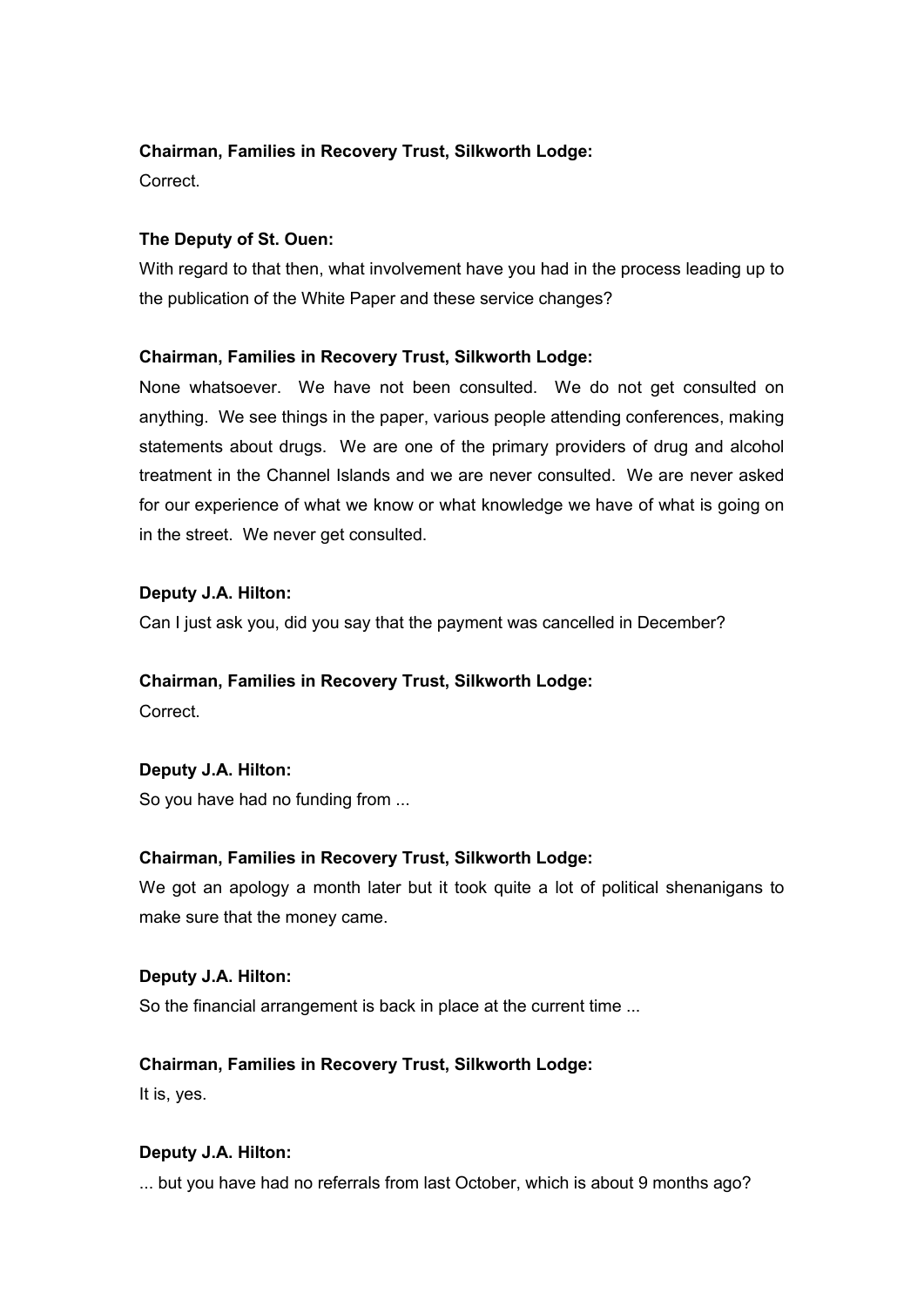Nine months ago.

# **Deputy J.A. Hilton:**

From a taxpayer point of view, that has got to be a matter of grave concern. With the level of alcohol and drug problems in this Island, one has to ask what on earth is going on.

# **Chairman, Families in Recovery Trust, Silkworth Lodge:**

Where are they going?

# **Chief Executive Officer, Silkworth Charity Group:**

What is being done?

# **Chairman, Families in Recovery Trust, Silkworth Lodge:**

There is 600 or 800 people go through that department in a year and we have not seen one since last October.

**Deputy J.A. Hilton:** Do you know where they are going?

# **Chairman, Families in Recovery Trust, Silkworth Lodge:**

We do not.

# **Chief Executive Officer, Silkworth Charity Group:**

We have no idea and we have asked the question more than once.

# **Chairman, Families in Recovery Trust, Silkworth Lodge:**

We have asked the question of the people who are in charge and we have asked the question of this new lady who has come on board and we have had them around to Silkwood and we have asked the question of the Minister, but we cannot get an answer.

# **Deputy J.A. Hilton:**

So nobody has answered that specific question?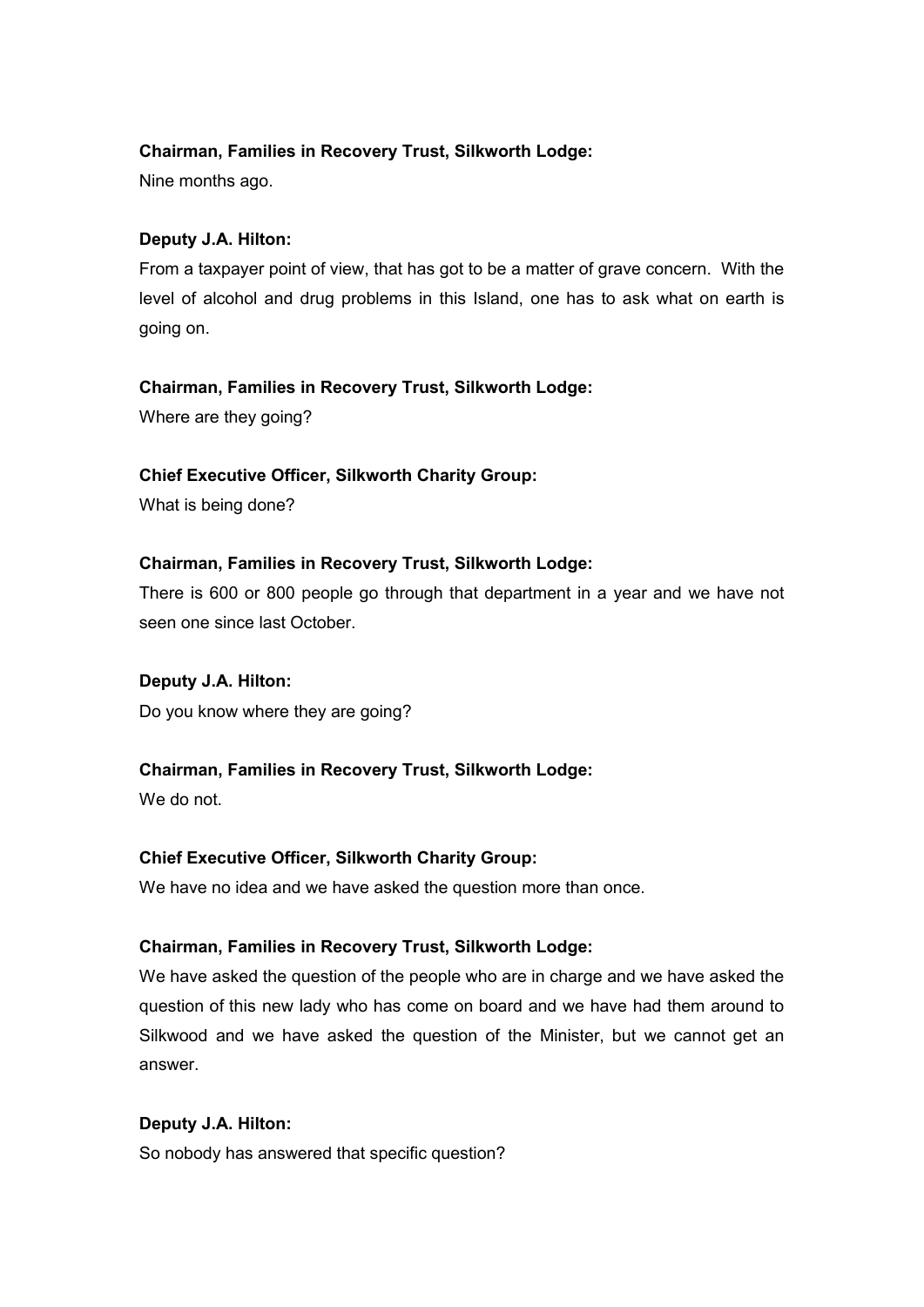Nobody has given us an answer to why we are not receiving people from the Drug and Alcohol Service.

#### **The Deputy of St. Ouen:**

Are there any other organisations, apart from yourselves, that are providing services to support those with alcohol and drug addiction on the Island?

## **Chairman, Families in Recovery Trust, Silkworth Lodge:**

No.

## **The Deputy of St. Ouen:**

So, just to be clear, there is no other organisation that is providing the service that you currently provide and yet we have a Health Department that seems to have chosen not to consult with yourselves in one of the particular areas that they have chosen to focus on within the White Paper?

## **Chairman, Families in Recovery Trust, Silkworth Lodge:**

Correct.

#### **The Deputy of St. Ouen:**

Thank you.

#### **Deputy J.A. Hilton:**

I am stunned. You said you have spoken to the Minister. You have asked the Minister yourself?

#### **Chairman, Families in Recovery Trust, Silkworth Lodge:**

We have had correspondence with her, which is available. We have had correspondence with the chief of the adult health. We have had correspondence with the lady who has come on board who was part of the KPMG review.

**Deputy J.A. Hilton:** Rachel Williams.

#### **Chairman, Families in Recovery Trust, Silkworth Lodge:**

We have had no response. They will not give us a definitive answer.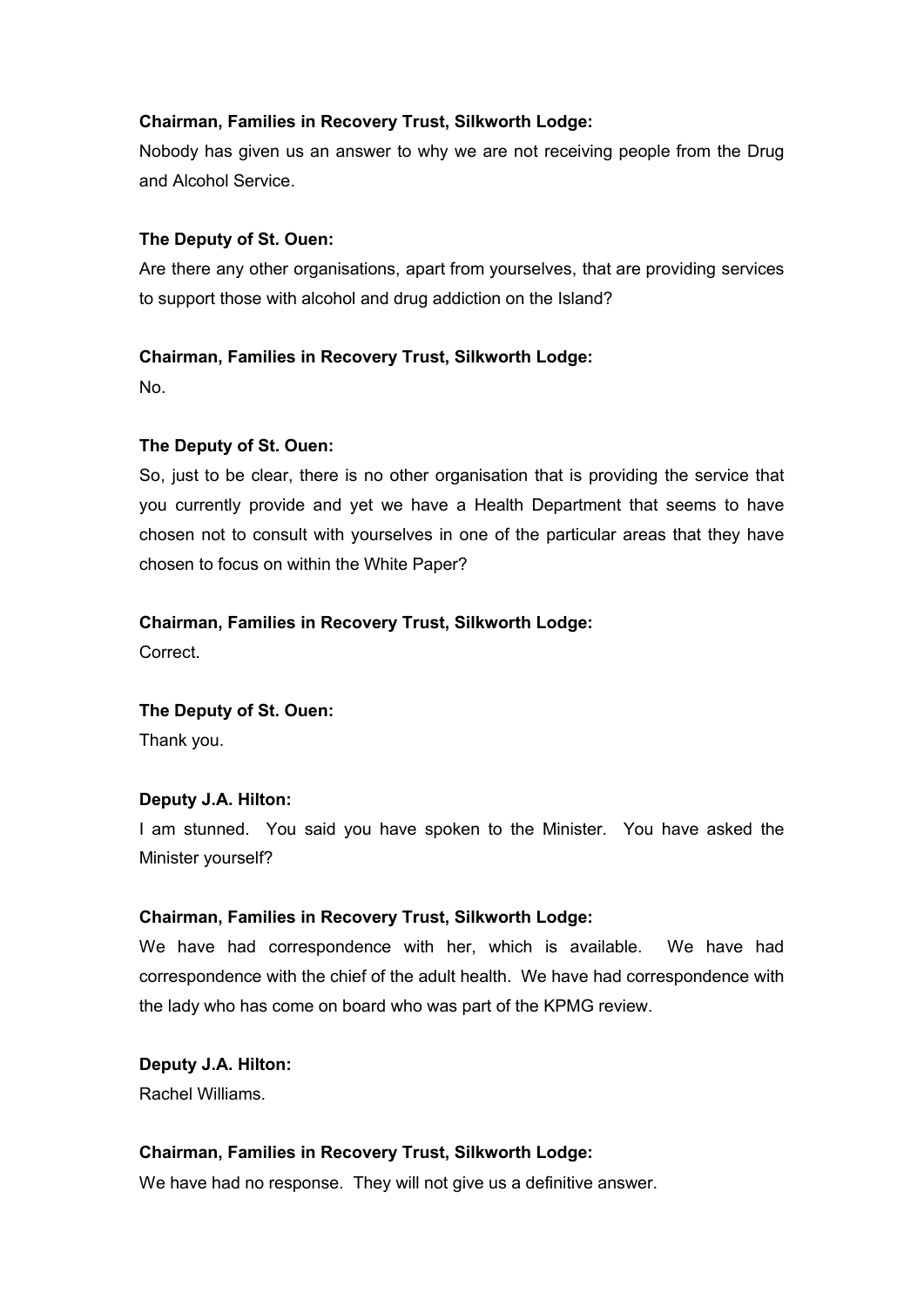# **The Deputy of St. Ouen:**

Has the Health Department raised any concerns with you about the current services that you have been providing over the last 20 years?

## **Chairman, Families in Recovery Trust, Silkworth Lodge:**

Nothing at all. We are regulated 3 times more than any U.K. (United Kingdom) facility. We have an inspection from the U.K. It is paid for by the Health Department. They come over, they do a thorough examination of what we do and what we provide. Every one of them we have been told that we would be one of the top 3 treatment centres in the United Kingdom if we were in England.

## **The Deputy of St. Ouen:**

Have any complaints, to your knowledge, been made about your facility or the way you provide your services over the past 3 years?

# **Chairman, Families in Recovery Trust, Silkworth Lodge:**

No complaints.

# **Deputy J.A. Hilton:**

You mentioned that you get more referrals from Guernsey than you do from Jersey. How did you first establish a relationship with Guernsey? How did that come about?

# **Chairman, Families in Recovery Trust, Silkworth Lodge:**

That came about many years ago. They have always had a serious problem, the same as we have here, and they were referring people on to the Priory in Southampton, Marchwood Priory. It is expensive. The Priory and any other facility of that nature would be a minimum of £5,000 a week. We provide the same programme that you would get at the Priory for £600 a week.

#### **Deputy J.A. Hilton:**

That is a big difference.

#### **Chairman, Families in Recovery Trust, Silkworth Lodge:**

That is why Guernsey came to talk to us. We have also established a support group in Guernsey and we go over there once a fortnight. One of our counsellors goes there and we have a big aftercare group, probably 30 or 40 at a time. Some of these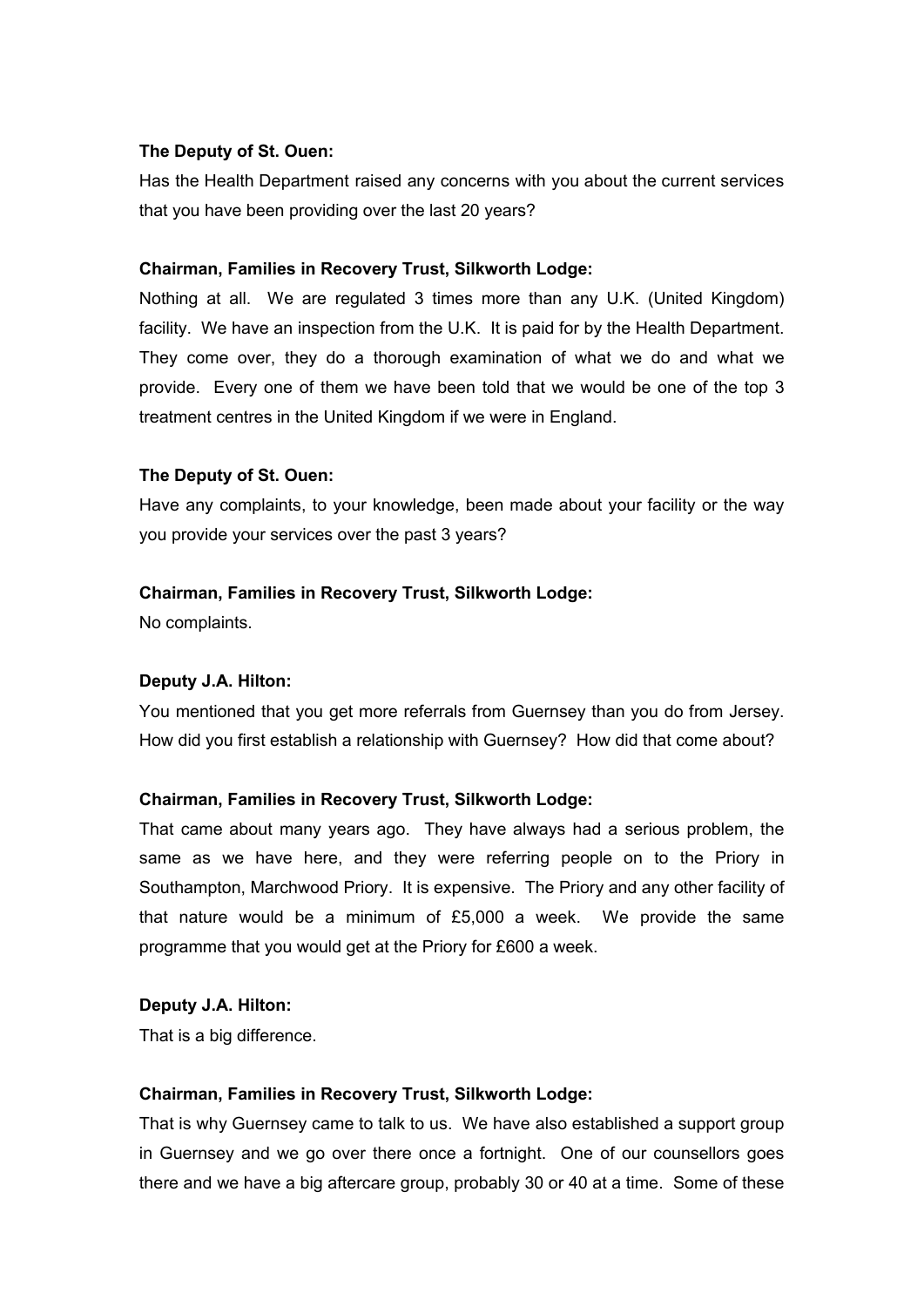people are now 8, 9, 10 years into clean and sober from drugs and alcohol. So we have big support there. All the health people from Guernsey have been to Silkworth Lodge. They are very excited about what we do, the results that we get.

#### **Chief Executive Officer, Silkworth Charity Group:**

They want to engage with us.

#### **The Deputy of St. Ouen:**

Can I just pick up. I want to understand a little bit more about the service level agreement, because you say there is a service level agreement in place. How long does that service level agreement go out for?

#### **Chairman, Families in Recovery Trust, Silkworth Lodge:**

The service level agreement is a 12-monthly arrangement.

#### **The Deputy of St. Ouen:**

Twelve months?

#### **Chairman, Families in Recovery Trust, Silkworth Lodge:**

Twelve months. I have written to all of the people involved and told them that constitutionally and morally it is incorrect. We employ people on term contracts. We have to interview them, we have to go through all the process that everybody else does. We have to offer people, like Jason and like other people involved in the charity, proper term contracts with salaries. They then base their life on that. They go out, take a mortgage, educate their children. They have responsibilities. These people could come along, like they did at Christmas, and withdraw our service level agreement. That would put those people out of work.

#### **The Deputy of St. Ouen:**

Are you aware of other charities that have similar sorts of length of agreements?

#### **Chairman, Families in Recovery Trust, Silkworth Lodge:**

We have engaged with people who are the primary providers of alcohol and drug services in the U.K., which is called Action on Addiction. They have been our external supervisors for all of our staff and everything that we do there for many years. All of the U.K. service level agreements are with a 3-year contract, which is normal. The British Government have spent thousands and thousands of hours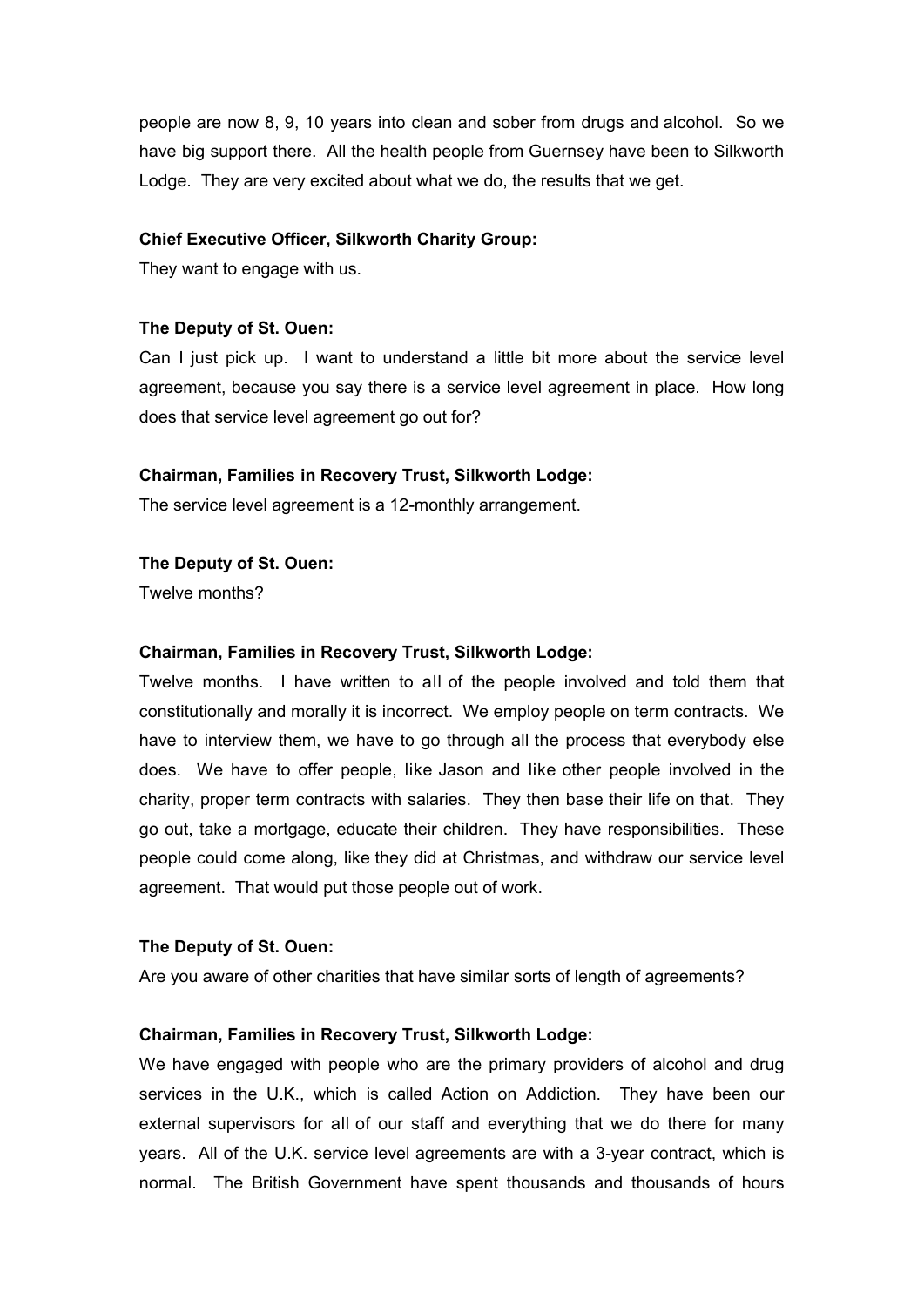working their way through this. That is the most honourable and sensible way of doing it. If at the end of 3 years people do not want a service you have a controlled exit, a respectful exit for everybody involved in it. The people that get into recovery need to know that we are still there. Part of the recovery is knowing that there is a facility that can help them. They can come back, their families know, their bosses know, the teachers know that the parents have now got some help. It takes the pressure off the teachers, off the police. Our facility is not just about the drug addict or the alcoholic. It is the extended community, the wider extended community. A large part of our work is to educate the families as to the illness of whoever it is and that takes a lot of time. We have now just been accredited with the Investors in People. So it is a quality organisation, it is well structured, it is trimmed to the bone.

#### [13:45]

My background is I run businesses and I run them successfully. My reputation does not run to backing nags or to wasting money. This charity is well structured and well run.

#### **The Deputy of St. Ouen:**

What is the split on funding, roughly, that supports Silkworth?

#### **Chairman, Families in Recovery Trust, Silkworth Lodge:**

When we started we were heavily reliant on the service level agreement. It is now about 50:50. We were 90 per cent dependent on it at the beginning but we have built up a reputation where we are now getting referrals from people who have the wherewithal to pay properly for this treatment. Six of the beds we charge properly for and for the other 6, which are allocated for the States, we get £600. We can get  $£2,000$  for them privately if they have got the money, but no one has ever been turned away from Silkworth Lodge in all of the 15 years because of lack of money.

#### **The Deputy of St. Ouen:**

One of the things that the White Paper particularly focuses on, they speak about alcohol and, as you rightly point out, there is equally the issue of drugs and it is sometimes difficult to separate one from the other. Do you believe that there should be a greater focus on or inclusion of drugs within those service changes that they are proposing within the first 3 years of this plan?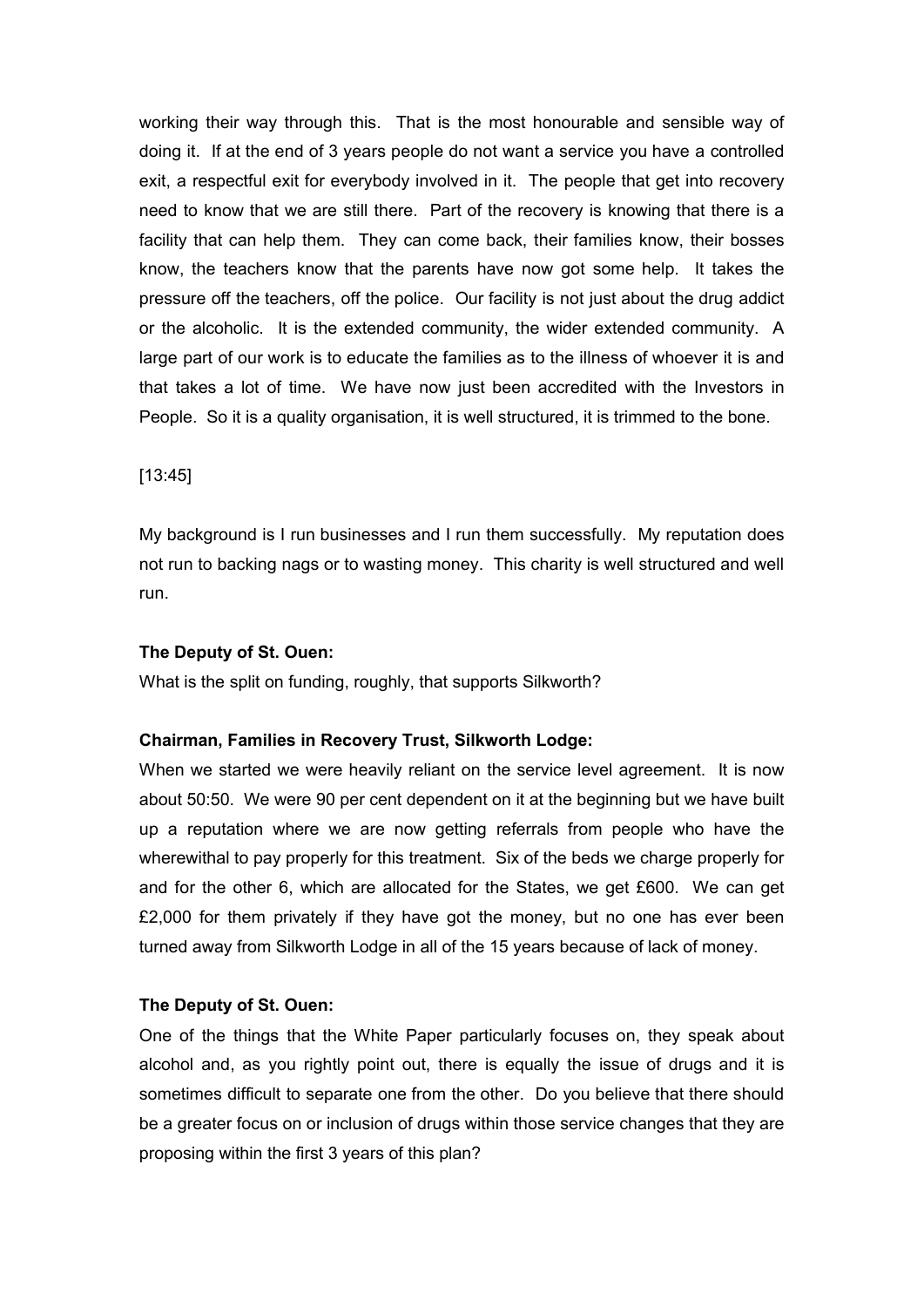My personal view, and I have been in this field for almost 40 years, is that behaviourwise there is a difference between drugs and alcohol but addiction-wise and damagewise in my opinion there is no difference. An addiction is an addiction. Whatever the chemical used to get to that particular point is none of our business. We treat people with drugs and with alcohol with the same programme. There is the same recovery process. The only thing different is drug addicts have a different mentality. They think differently because they have to do what they have to do to find the drugs, but the actual damage done to the families and to the children and to the wider community is very similar.

## **The Deputy of St. Ouen:**

Your facility is able to provide for both?

## **Chief Executive Officer, Silkworth Charity Group:**

For both.

## **Chairman, Families in Recovery Trust, Silkworth Lodge:**

One of the points we have asked the other people is what does it cost for the methadone programme. They will not give us an answer to it. How much does it cost? It is not in the White Paper. There is no mention of it in the White Paper. Methadone and the other substitutes are very, very expensive drugs. I know from the website there are over 600 people on this drug but there is no mention of how much that has cost or how many are getting it or how long are they on it.

#### **The Deputy of St. Ouen:**

I presume methadone is supposed to be a substitute to help an individual move from drug addiction in what we would commonly know as class A drugs right through to sort of being clean?

#### **Chairman, Families in Recovery Trust, Silkworth Lodge:**

Correct. We have had people in Silkworth who have been on methadone for 14 years.

#### **The Deputy of St. Ouen:**

Fourteen years? Would that be considered normal in the U.K.?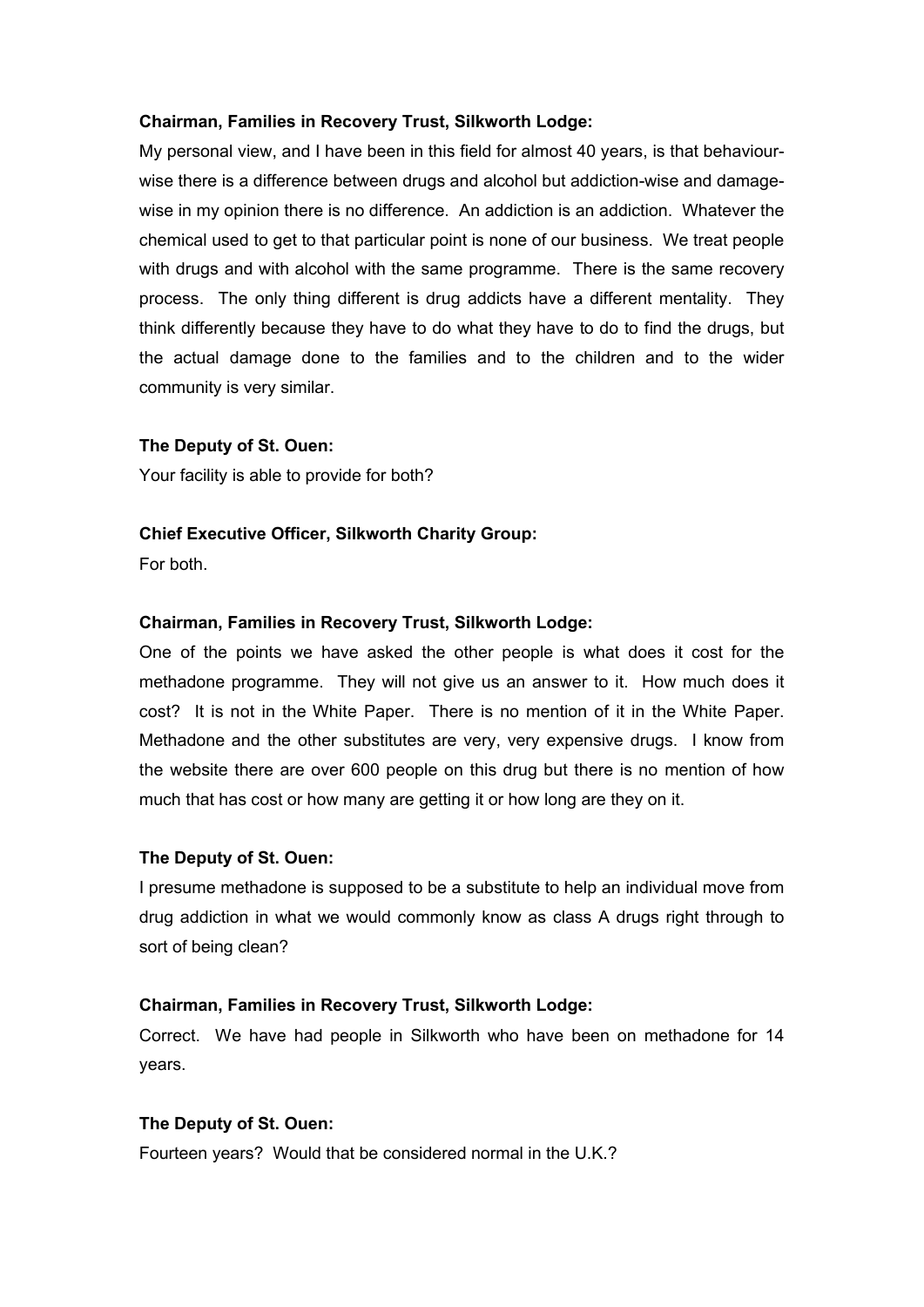I think I had better read this again.

# **Deputy J.A. Hilton:**

I think you said you provided 6 beds to the Health Department. When they were sending you referrals what was the split between drug dependent and alcohol dependent?

# **Chairman, Families in Recovery Trust, Silkworth Lodge:**

I would have to check that out but I would think it was probably 50:50.

# **Deputy J.A. Hilton:**

Have you had much contact with the head of the Drug and Alcohol Centre at Stopford Road?

# **Chairman, Families in Recovery Trust, Silkworth Lodge:**

Only very limited.

# **Deputy J.A. Hilton:**

Very limited? Interestingly you made that comment about having somebody who had been taking methadone for 14 years. I have had discussions with the head of the Drug and Alcohol Service to try and understand the methadone programme, because it seemed to me that people were being allowed to take methadone for a very long period of time and I could not really quite understand why and I still do not really understand why. So it is truly alarming to hear that you have had somebody, who was presumably referred from the drug service to you, having been taking methadone for 14 years. Bizarre. Notwithstanding your previous comment, and I think you said that you had not been consulted with regard to the White Paper, what are your thoughts on the White Paper? Have you read the paper? We would be interested to hear what you think.

# **Chairman, Families in Recovery Trust, Silkworth Lodge:**

My personal view is that it is a lot of words but there is no substance and I cannot tie it all together. We have also run it past our people in Action on Addiction who are a primary provider. They made the same comments.

# **Chief Executive Officer, Silkworth Charity Group:**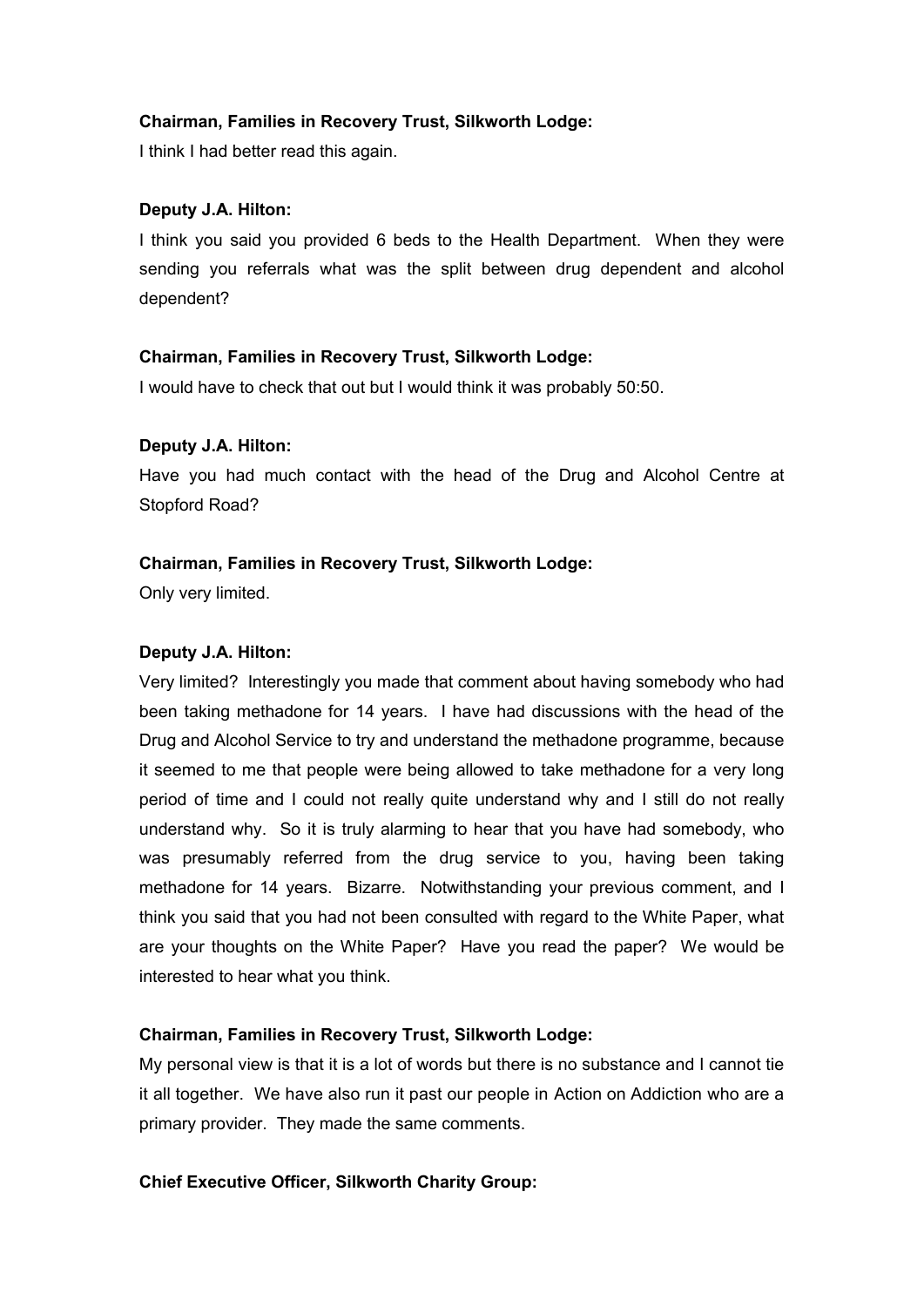I would agree with those comments as well. I think the White Paper itself, there is words in there but there is nothing backing up what is going to happen, what are the cost implications, et cetera. I think particularly around alcohol there is not enough there to go into how we are going to work in the community. We need to get that right now before we do these sort of things, and no mention of drugs as well which I think is ...

#### **The Deputy of St. Ouen:**

I think you raised an important point there because generally the people we have spoken to find it very difficult to necessarily disagree with the direction of travel that the White Paper is highlighting but that there is further detail that they would like to understand, especially around money, because ultimately that is the case. With regard to this move towards more services being provided within the community, what role do you see organisations like your group playing in delivering those services and what would you need to see happen for that to become a reality?

#### **Chairman, Families in Recovery Trust, Silkworth Lodge:**

My personal wish would be that we were treated honestly and openly as to what people are intending to do and a consultation would not go amiss. If I am doing something in any other business I am involved with the first thing I engage with is the other people and ask them their opinion and then between us we build up a strategy which is respectful to all parties. If this facility is no longer required in the community, we would be more than happy to walk away from it. We have no other hidden agendas as to what we provide. This is purely for the people. We identified the need many years ago. The last scrutiny panel highlighted it and made strong recommendations as to how they would like to see Government engage with us on this. None of those recommendations have got very far. In fact I do not think any of them have actually been achieved. I think everything is still as was recommended, apart from us. We have gone on and developed a facility.

#### **The Deputy of St. Ouen:**

I would just to read you a little section on page 16 of the White Paper which talks about the focus on alcohol and it talks about "Detox/relapse service enhanced". It says: "Based on 2010 figures, it is estimated that the hospital spends approximately £2 million on alcohol attributable conditions per annum." That is quite clear. "Nonhospital detox is less costly and can be more effective than hospital detox as it takes place in non-institutionalised settings. To increase the investment in non-hospital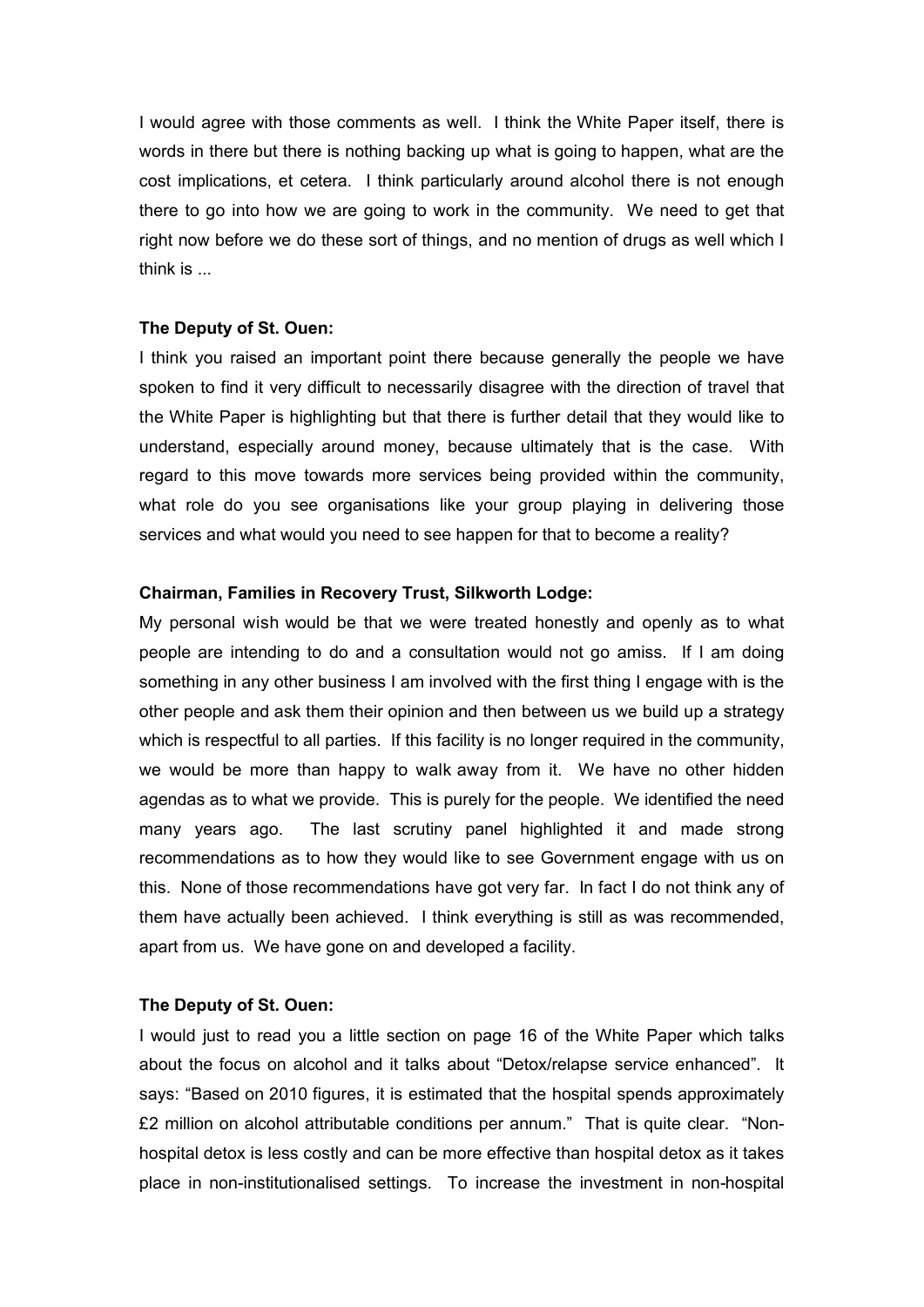detox and relapse management, individuals will receive care provided by a multidisciplinary team to help them achieve and maintain abstinence." What do you understand by those words, given the comments you have just made?

#### **Chairman, Families in Recovery Trust, Silkworth Lodge:**

Well, who is going to do it?

#### **The Deputy of St. Ouen:**

If we challenged you and said: "Are you able as an organisation to provide these services?" what would your answer be?

#### **Chairman, Families in Recovery Trust, Silkworth Lodge:**

Yes, we could. We would be more than happy. In fact, we had identified a property to open a detox unit and we have a very comprehensive document that we had agreed with the previous head of the department, who has now left. This is a detoxplus which was agreed many years ago and we have repeatedly attempted to engage. It sets it out. We even identified a property in New Street and we had it adapted to our requirements. We could not get the Health Department to engage with us in a meaningful manner to help us to establish it. The biggest trouble with us is if we get someone who wants to come into treatment we have to refer them to the Drug and Alcohol for them to detox, a home detox, or we have to pay for them in a nursing home or somewhere, which is expensive. Most of the people cannot afford it and we cannot afford it. They will go for an appointment but they will be given an appointment 3 weeks from now. The family or the boss or whoever has got them to that crisis point throw their arms up in the air. So we have been continually for 4 or 5 years attempting to get this off the ground. We were almost there and then Stuart Brook left and then these other people are not interested, so we have to give the property back to the States.

#### **Deputy J.A. Hilton:**

So discussions basically came to a halt on the idea of a detox centre?

#### **Chairman, Families in Recovery Trust, Silkworth Lodge:**

We have the programme. We have not been consulted on this. So it is in place. We have got reams and files. This is the setup. We set up the care pathway. This man I had at the time was the head of the Priory. He was the chief addiction counsellor for the Priory Hospital group and he worked for me for 2 years and we did all this work.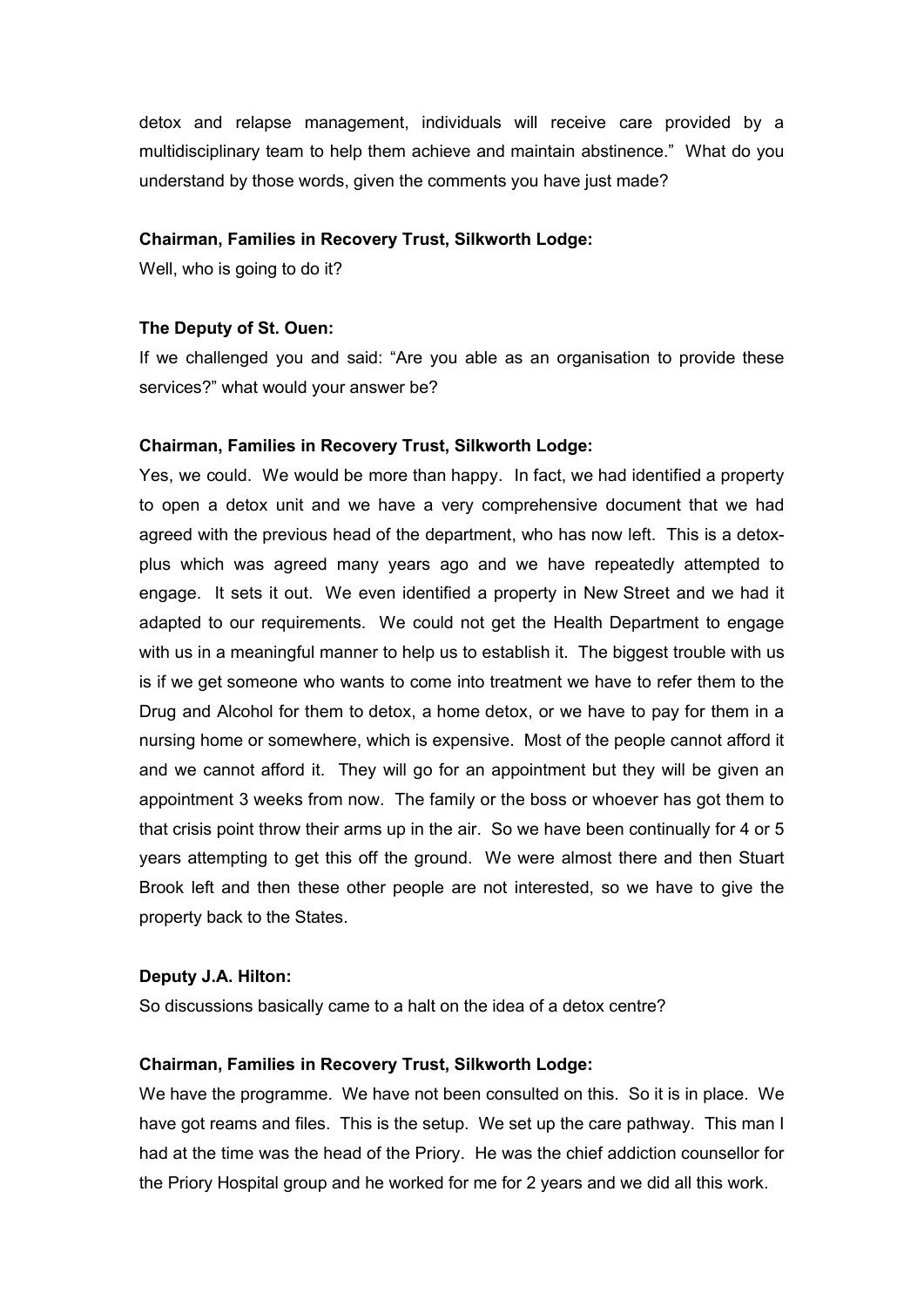#### **The Deputy of St. Ouen:**

Just to be clear, because that was one of my questions, who has prepared and presented these reports for you? Have they been experts in the field?

# **Chairman, Families in Recovery Trust, Silkworth Lodge:**

Oh, yes. You will not find better.

## **The Deputy of St. Ouen:**

Yet there has been a reluctance to engage.

## **Chairman, Families in Recovery Trust, Silkworth Lodge:**

To engage with us in a meaningful manner. There is plenty of talk but it does not go any further than, yes, it is a good idea.

## **The Deputy of St. Ouen:**

Have you seen a variation in funding over the last 5 years, apart from the fact that they stopped funding you in October?

#### **Chairman, Families in Recovery Trust, Silkworth Lodge:**

I do not understand that, sorry.

#### **The Deputy of St. Ouen:**

From the department, have they been continually supportive of your facility by maintaining consistent funding allocation?

#### **Chairman, Families in Recovery Trust, Silkworth Lodge:**

The funding has been out of their hands really because it comes from the Treasury who we have built up a good relationship with. They provide our account in a timely manner and it is paid on time, apart from that last one which we understood the chief of the mental health had our file in his car. This was the excuse we got. I do not think it was a reason, I believe it was an excuse. We have had an apology saying it was an oversight. I personally do not think it was an oversight.

#### **The Deputy of St. Ouen:**

Can I just pick you up on that. Again, we have been led to believe that a majority if not all of the services provided by third sector, charitable organisations linked to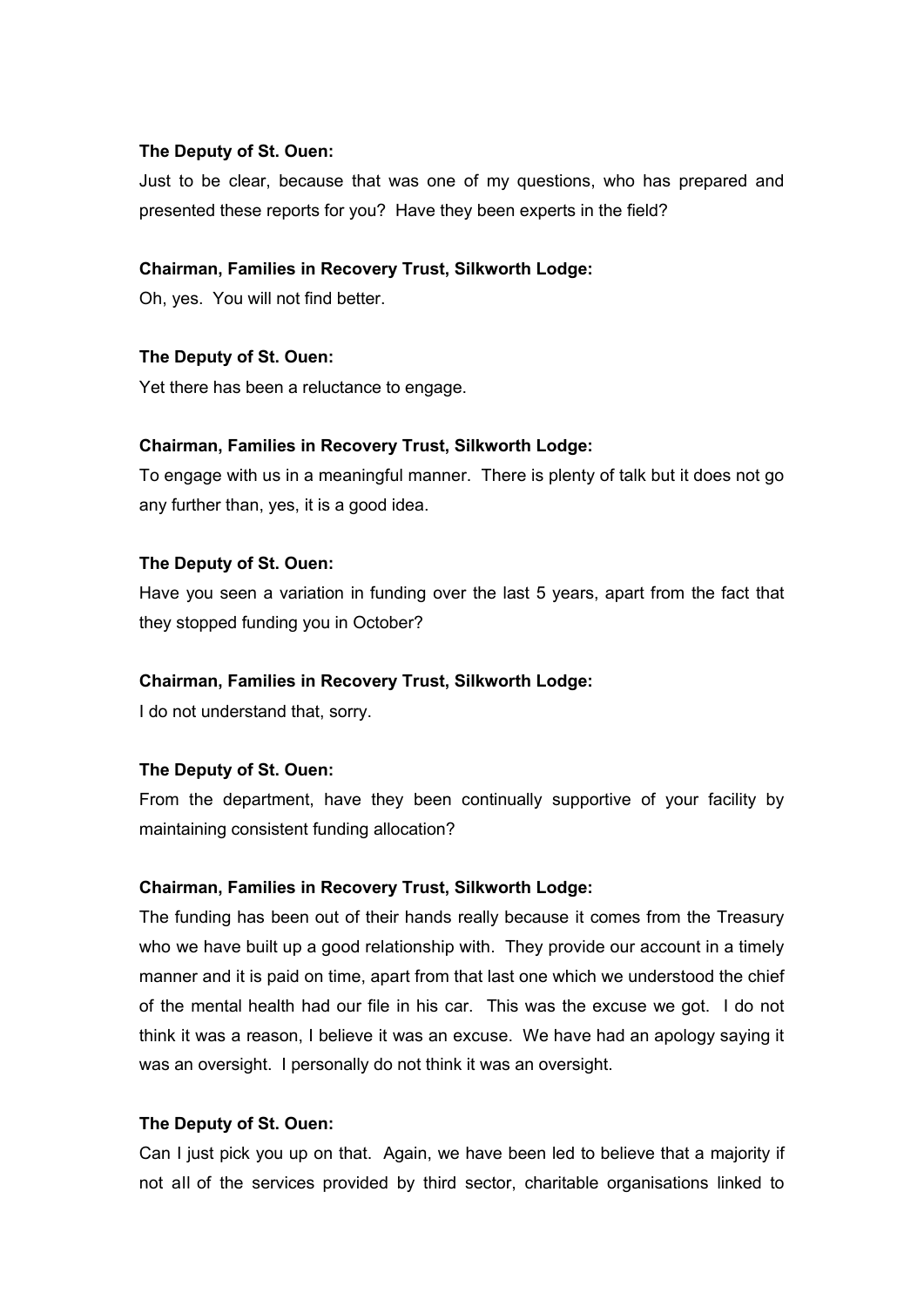Health are funded from and through the Health Department budget. Are you suggesting that is not the case with yours?

## **Chairman, Families in Recovery Trust, Silkworth Lodge:**

I do not know. Who do we ...

# **Chief Executive Officer, Silkworth Charity Group:**

We present our accounts to the Finance Department so when we are asked to provide numbers or accounts we send them straight through to Finance.

#### **The Deputy of St. Ouen:**

The Finance Department of the Health Department?

## **Chief Executive Officer, Silkworth Charity Group:**

I think it is just the Finance Department I send them through to.

**The Deputy of St. Ouen:**  What is the name?

#### **Chief Executive Officer, Silkworth Charity Group:**

Sarah Pergal(?).

# **Mr. G. Wistow:**

Just for completeness, you said you were inspected regularly by people from the U.K. Who carries out that?

# **Chairman, Families in Recovery Trust, Silkworth Lodge:**

It is under the public health nursing.

# **Mr. G. Wistow:**

Is it C.Q.C. (Care Quality Commission)?

#### **Chairman, Families in Recovery Trust, Silkworth Lodge:**

They employ an outside consultant whose sole job in the U.K. is inspecting treatment centres and they pay him to come out here every 6 months and he goes through the place for 2 days. He inspects everything, all our files, everything to do with it, and he does that every 6 months. In the U.K. it is probably once every 2 years.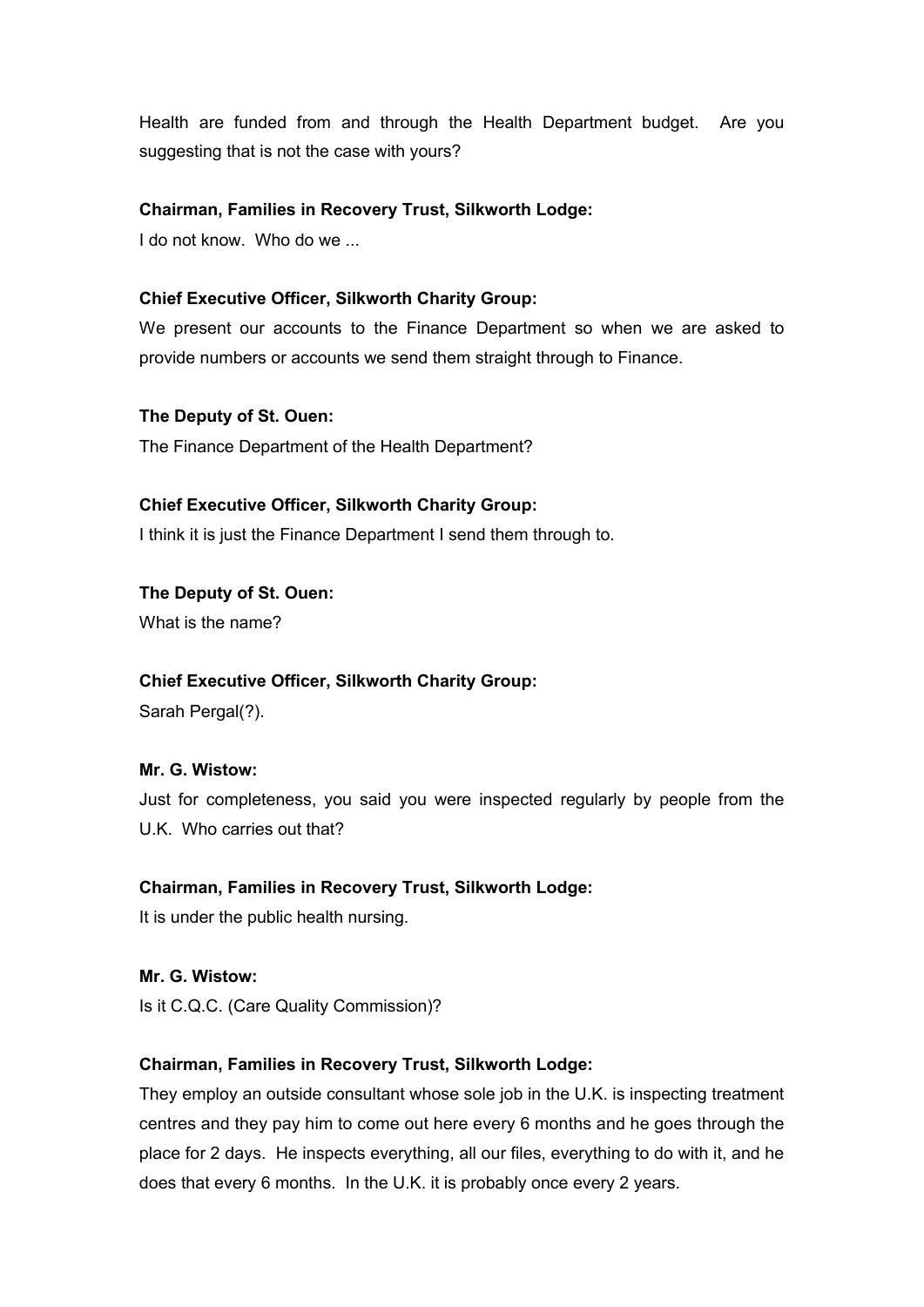# **Chief Executive Officer, Silkworth Charity Group:**

It is in line with a C.Q.C. inspection.

# **Mr. G. Wistow:**

Yes, and it is the C.Q.C. who employs this consultant?

# **Chairman, Families in Recovery Trust, Silkworth Lodge:**

It must be.

# **Chief Executive Officer, Silkworth Charity Group:**

Would be, yes.

# **Mr. G. Wistow:**

Is the report on your service then on their website? Is it a public document in Jersey?

# **Chairman, Families in Recovery Trust, Silkworth Lodge:**

As far as we are concerned, yes. It should be. If it is not, we would be very pleased for it to be one.

# **The Deputy of St. Ouen:**

What do you think are the main strengths and weaknesses of the third sector on the Island in delivering services to the community?

[14:00]

# **Chairman, Families in Recovery Trust, Silkworth Lodge:**

The third sector, in my opinion, is in a state of anxiety, the whole of the third sector or a large proportion of it. The people I speak to are very nervous and a lot of them are frightened about what is going on and the way it is being conducted. There is a lot of talk about withdrawal of service level agreement funding. There seems to be a lot of suggestions that things need to be done a certain way, with veiled sorts of threats in my opinion. There are 2 or 3 people that I know who run charitable organisations who are less than happy and they are feeling quite unique and quite vulnerable.

# **The Deputy of St. Ouen:**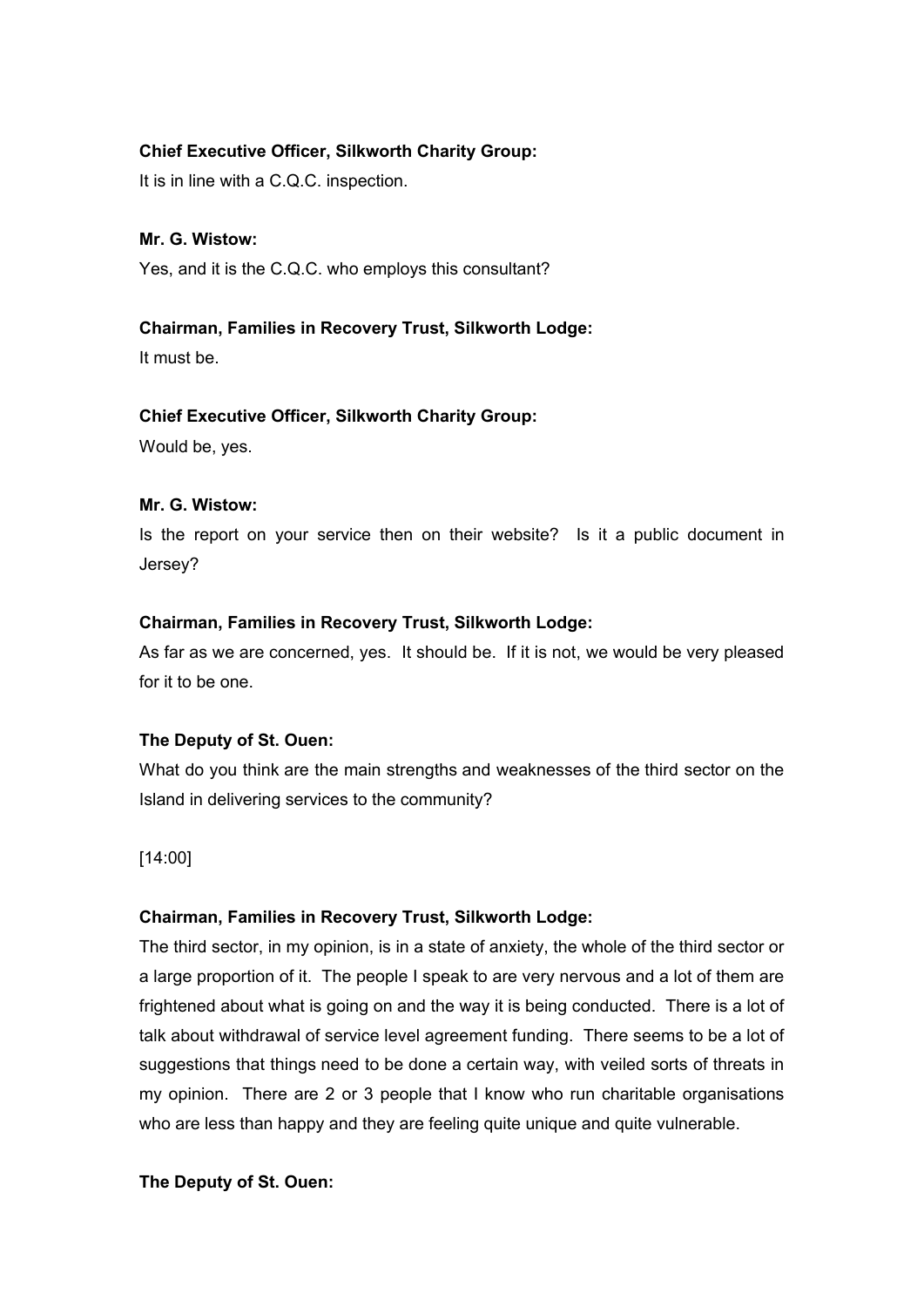What would have to happen within the shifting responsibilities of organisations such as yours if you were, as this White Paper suggests, asked to step up to the mark and provide and improve the services within the community?

#### **Chairman, Families in Recovery Trust, Silkworth Lodge:**

It would be a wonderful thing for the Island. The people who are engaged in this charitable sector run these things through a passion. They have identified a gap that the Government cannot provide. They have put many years into putting them together. They are the best people to deal with what they are doing. What my interpretation of the directive of the Chief Minister was that these people want to help the third sector. They were to engage with them and to support them and to help them, because some of them are well-intentioned and some of them are not very well organised. Some of them do not have lots of business acumen but the principle of what they are providing is essential to the community. The community needs these. This facility, Silkworth in particular, would cost between £2 million and £3 million to put together. It has taken 20 years to get to where we are now.

## **The Deputy of St. Ouen:**

If you were to move from now to a much better place and delivering what has been suggested in the White Paper what would you require or expect to see from the Health Department?

#### **Chairman, Families in Recovery Trust, Silkworth Lodge:**

We would need an honest relationship with a liaison officer. That would be my personal choice, if we had someone that we could say is not swayed either way, that was independent and that would work with us. The value that people get from these charitable organisations is unbelievable. I know this is not the question but I just think you need to know this. If they interfere any more they will by default take over this third sector. It will become an extension of Government by their influence and it will take 2 or 3 years after that for them to become ineffectual, loaded up with staff, and they will not provide the services they are providing now.

#### **The Deputy of St. Ouen:**

Do you think that is a possibility?

#### **Chairman, Families in Recovery Trust, Silkworth Lodge:**

I am convinced of it.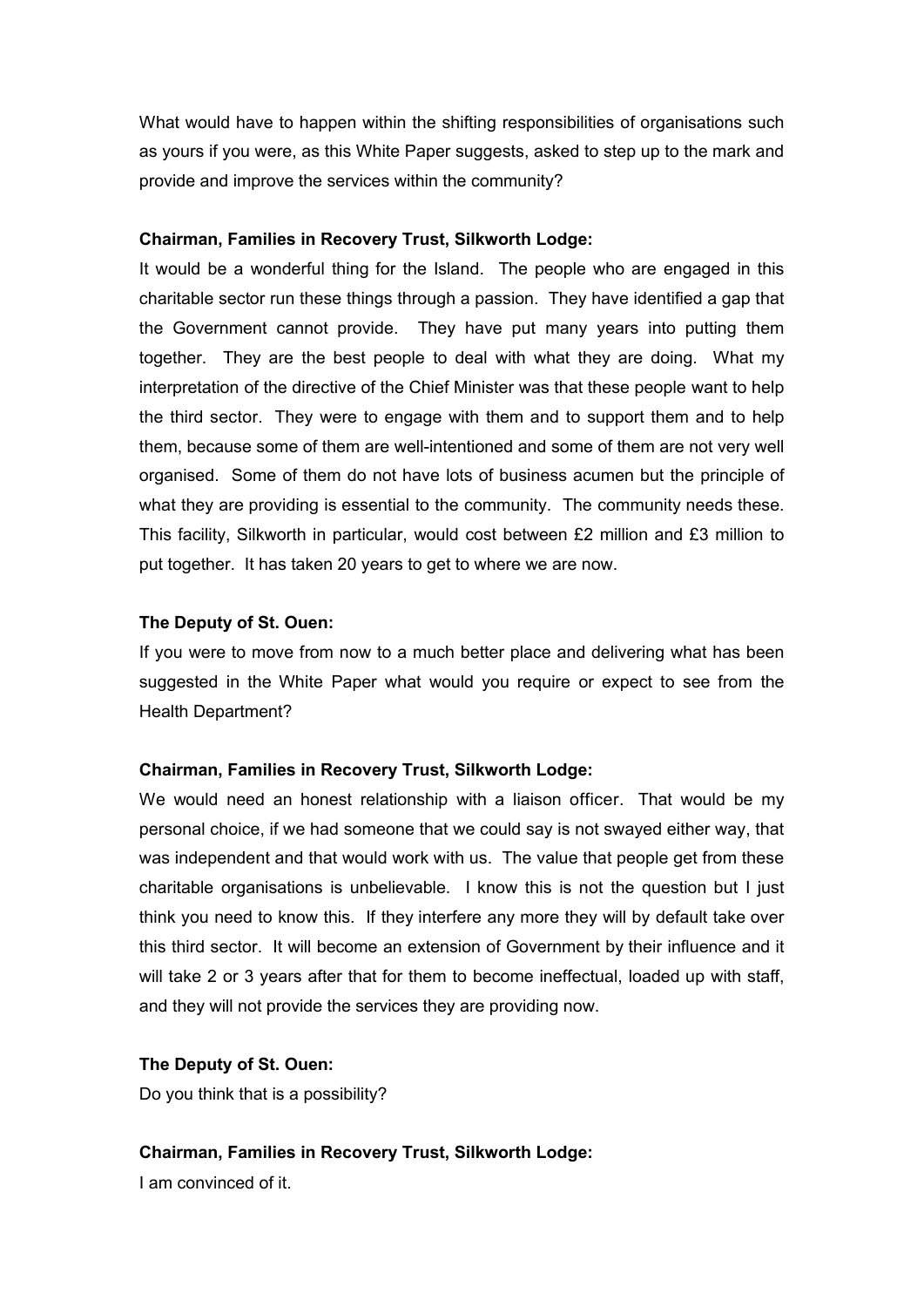# **The Deputy of St. Ouen:**

Can you point to anything concrete that supports your view?

#### **Chairman, Families in Recovery Trust, Silkworth Lodge:**

We have a typical instance which is Roseneath, which has a very similar constitution and makeup as Silkworth Lodge and The Shelter. I was the founder chairman of The Shelter Trust and I had a co-founder who is still the chairwoman and she still runs it now. We were contacted by Roseneath when their service level agreement was withdrawn.

#### **The Deputy of St. Ouen:**

By Health?

## **Chairman, Families in Recovery Trust, Silkworth Lodge:**

By Health. We were asked if we would like to engage with them because we were the most similar charitable organisation to them which provided for this client base.

#### **The Deputy of St. Ouen:**

Can you just remind us, who did Roseneath provide for? What was the client group?

#### **Chairman, Families in Recovery Trust, Silkworth Lodge:**

It was set up years ago by the Salvation Army and there were lots of other people involved with it, and mainly they looked after people who could not get sober. It was before The Shelter. It was a bit of an attempt at getting people in and it was mainly the rock bottom end of people with drug and alcohol problems, but there was very little structure to it early on.

#### **The Deputy of St. Ouen:**

It was accommodation?

#### **Chairman, Families in Recovery Trust, Silkworth Lodge:**

It was accommodation. We were asked to get involved and we went and looked at it and we decided that it was a very good opportunity for us because it would, first of all, provide us with a secondary line of people needing treatment who have got a bad residential history so they find it difficult to get a flat, so we thought this would be ideal. It would also provide us with an income stream which would make us even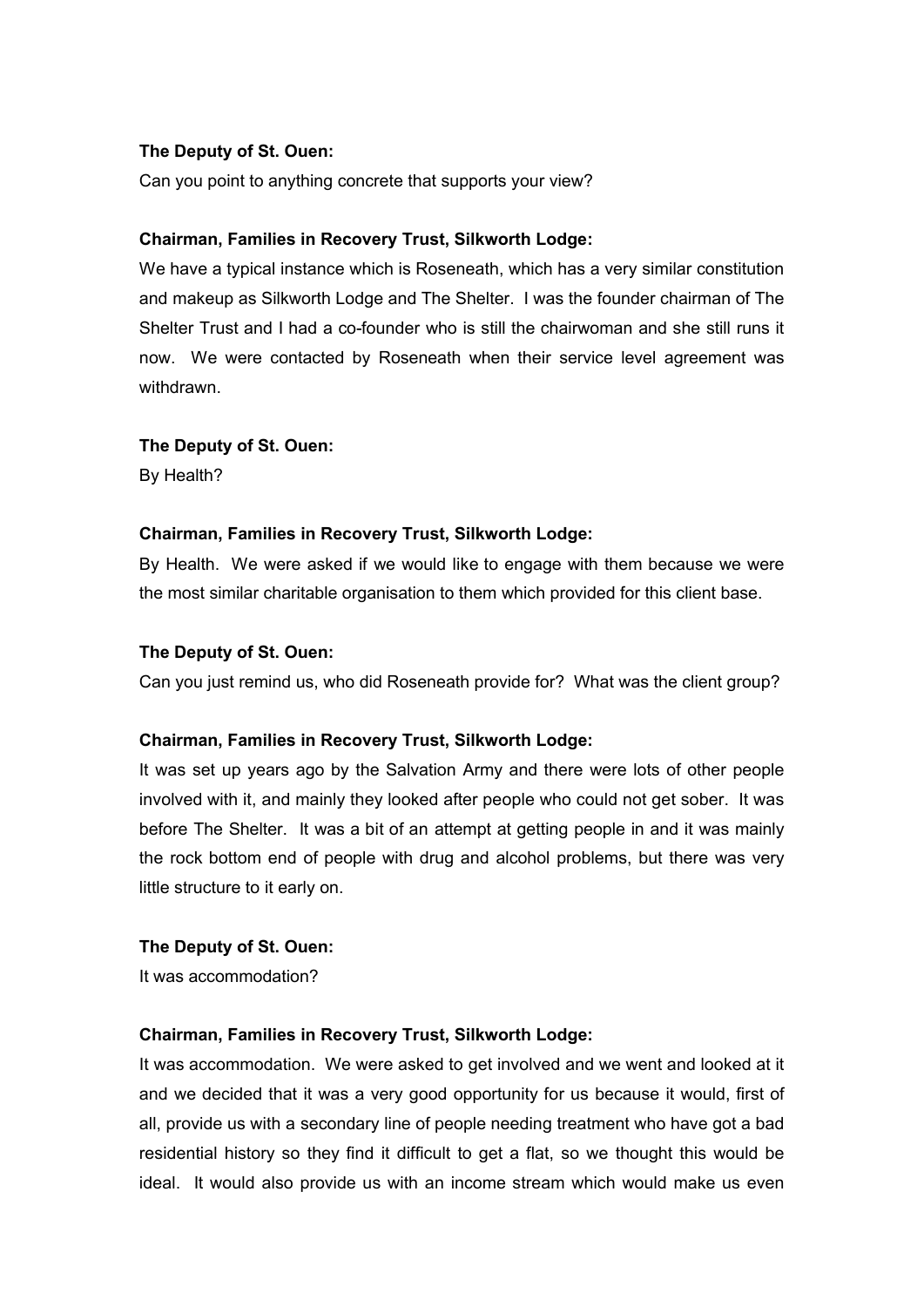less dependent on the service level agreement. So we spoke to the people involved. The first thing I did then was make an appointment with the chief executive at the Health Department, specifically to talk about our plans and our intentions, mainly because they are our partners and we wanted to explain to them and if there was anything going on that we should know. We had a meeting with them at Christmas. We told them what we intended to do and they said that was fine. I made it very clear: "If you are going to engage with them I would not be involved in a Dutch auction" because one of the houses is on a lease, a long-term peppercorn lease, but the other one is freehold, so between them there is a couple of million pounds worth of property, between £1.5 million and £2 million. The trust had £60,000 worth of debt. We scraped together, through Lloyds TSB and various other contributors, £100,000 and we said, through our lawyer, we made the offer through the lawyer, that we would settle the debt and we would just join the trustees. We would leave the charity as it was, we would leave everything in place, all that would happen is that we would become a trustee. We made a presentation to the trustees and we came away. One hour after I made my offer and having checked with the Health, one hour after we sent our letter in the Health made an offer behind it.

**The Deputy of St. Ouen:**

For the same property?

**Chairman, Families in Recovery Trust, Silkworth Lodge:**

For the same property.

**The Deputy of St. Ouen:**

For the same purpose?

# **Chairman, Families in Recovery Trust, Silkworth Lodge:**

For the same purpose.

#### **Chief Executive Officer, Silkworth Charity Group:**

This was on the closing date of the actual ...

#### **Chairman, Families in Recovery Trust, Silkworth Lodge:**

We were given to 23rd February to make our offer. We rang up on the 11th hour on the 22nd and said: "Have you made any offers?" "No." We had the officer who was in charge in our office in Silkworth. We asked him: "Have you made any offer?"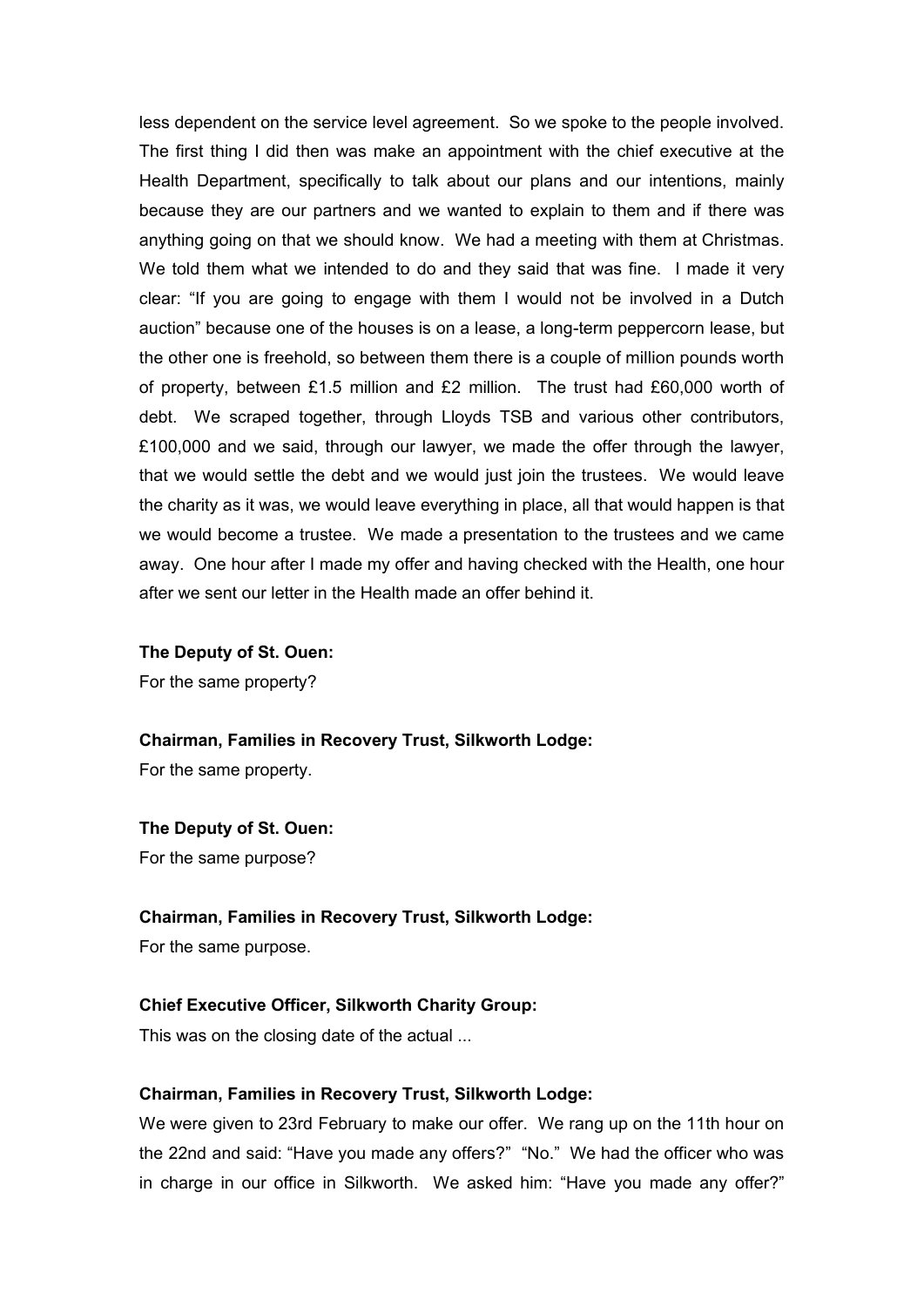"No." We then made our offer and then the woman who was dealing with the offers rang up: "We have just had an offer in from the States." We checked with Property Services; no one had been asked to engage with them or asked them any questions. I wrote to them and said: "In the light of the present knowledge that we have, we will now be making our offer." As soon as that landed ... I see in the paper at the weekend it has been bought for £40,000 and that the charity has been disbanded and that The Shelter has taken it over. The Shelter has not taken it over, because I spoke to the chairwoman last night and she told me she has no knowledge of it whatsoever.

# **The Deputy of St. Ouen:**

Correct me if I am wrong but earlier you said that part of the reason for Roseneath closing was actually that the Health Department stopped funding it.

# **Chairman, Families in Recovery Trust, Silkworth Lodge:**

**Correct** 

# **The Deputy of St. Ouen:**

So a short time later not only have the Health Department now sought to take it over ...

# **Chairman, Families in Recovery Trust, Silkworth Lodge:**

They have taken it over, taken the property.

# **The Deputy of St. Ouen:**

... but they are planning to run it in the same way that it was run previously?

# **Chairman, Families in Recovery Trust, Silkworth Lodge:**

That is it.

# **Deputy J.A. Hilton:**

Yes, but not with the previous incumbents. It has been disbanded.

# **Chairman, Families in Recovery Trust, Silkworth Lodge:**

No. The existing charity, which we were going to maintain, is being told to disband it and to wrap it up, and there is £2 million worth of property that was in the charitable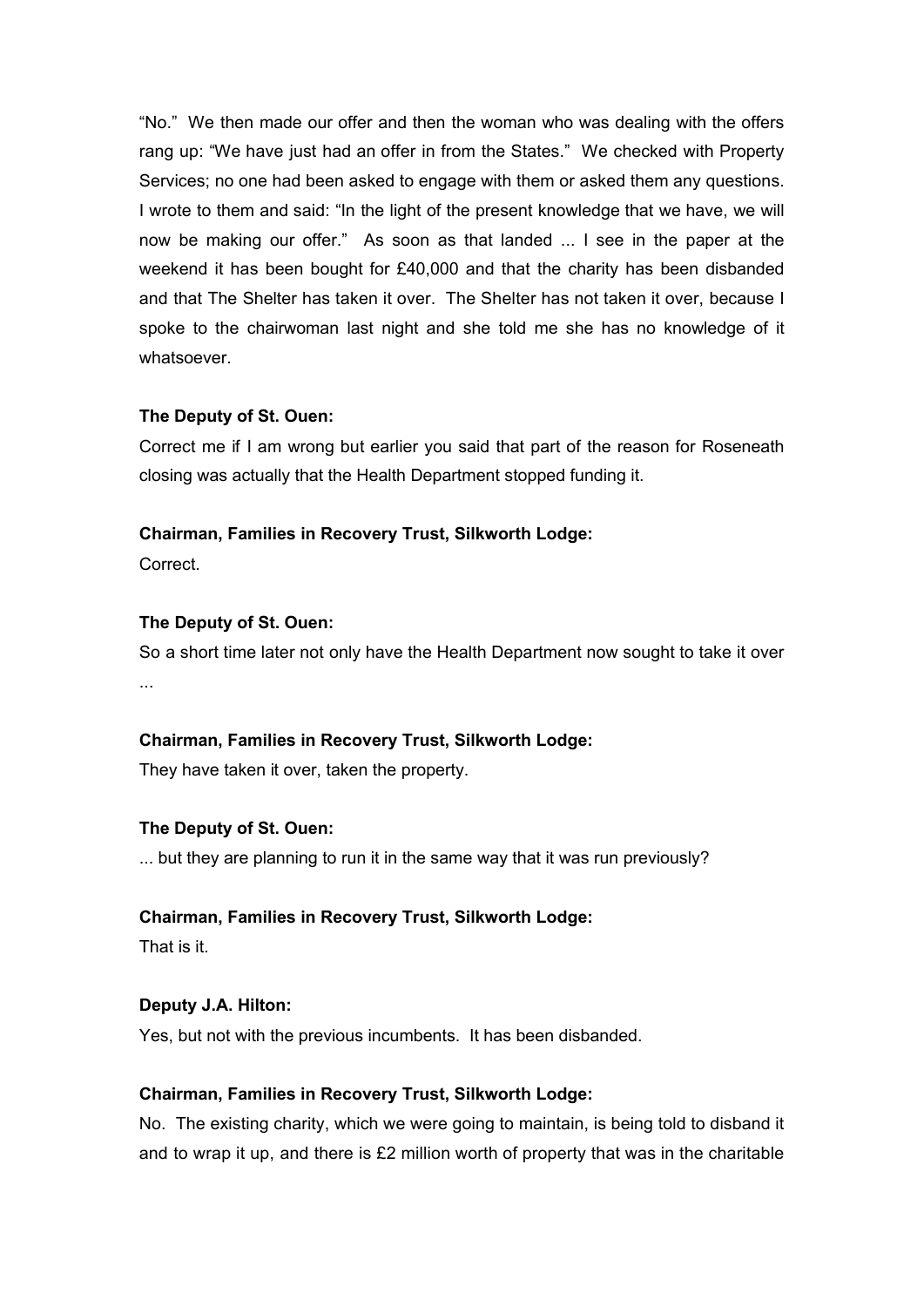sector that could have provided us with an income stream which could have helped us to reduce our service level agreement funding. It has all disappeared.

#### **The Deputy of St. Ouen:**

Just picking up and following that train of thought and expanding on it a bit. You have already told us some of the services that your company provides. What services could Silkworth Lodge provide?

## **Chairman, Families in Recovery Trust, Silkworth Lodge:**

We can provide any service relating to this client base.

## **The Deputy of St. Ouen:**

Just to be clear, are there are any services that are provided currently by the Health Department that you would feel able and be able to take over or take responsibility for?

## **Chairman, Families in Recovery Trust, Silkworth Lodge:**

I do not know. All I know is that the Drug and Alcohol do a job for the community and they have restrictions and they have good people working there, I am quite sure. We provide a different structure from it but we can provide anything to do with drug and alcohol addiction. We can adapt programmes, we can make programmes to fit various requirements, but we have never been asked.

#### **The Deputy of St. Ouen:**

Just to be clear, you have got independent verification that you are competent and able to deliver ...

#### **Chairman, Families in Recovery Trust, Silkworth Lodge:**

We are highly competent. The mere fact that the man from the U.K. tells us that if we were in the U.K. ... and these fellows are hard to get something out of. It has taken us 3, 5 years before he even said that there were flowers at the entrance of the door. We had to ask him to start trying ... He says every time he comes: "If this treatment centre was in the United Kingdom you would be in the top 3."

#### **Chief Executive Officer, Silkworth Charity Group:**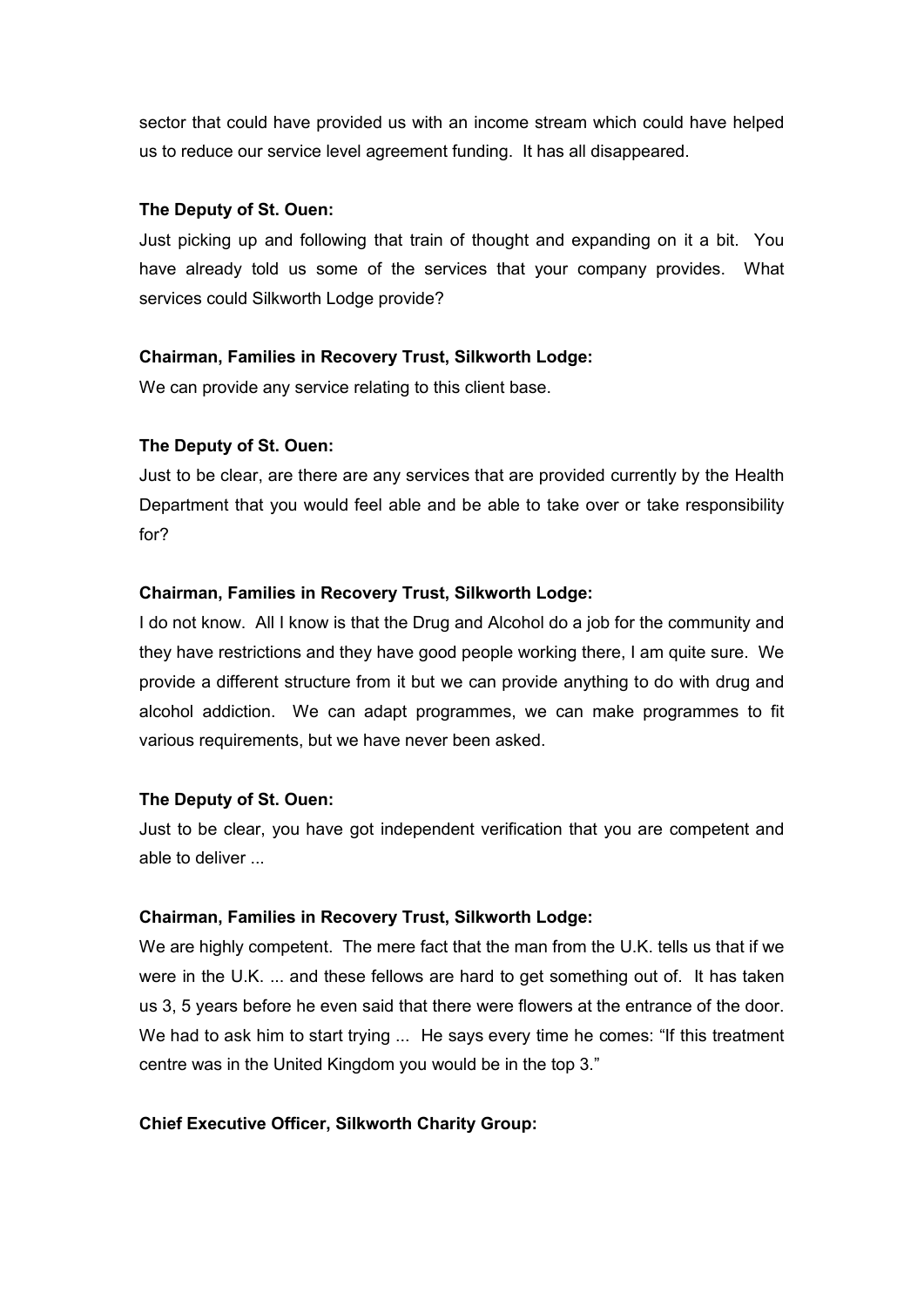I think importantly as well, an organisation like ours does not get accreditation with places like Bupa Healthcare, Investors in People, the inspection reports that we get, which are first class, if we are not doing what we are supposed to be doing.

# **Chairman, Families in Recovery Trust, Silkworth Lodge:**

There are no complaints. There is no pending ... We have a consultant psychiatrist on board who is engaged by us. We have a consultant doctor who visits every Thursday afternoon. He inspects everybody in there. These are not registration requirements. These are protocols we have put in place to make sure that the clients and the quality of service is better than you would get anywhere and these are not requirements for registration. We provide that ourselves.

# **The Deputy of St. Ouen:**

The truth is that if we were able to rely on the words contained in this document and that we saw real partnerships being created and developed between in your case Drug and Alcohol Services and yourself, that the opportunities that would exist to help those within our community are quite substantial?

# **Chief Executive Officer, Silkworth Charity Group:**

They are huge.

# **Chairman, Families in Recovery Trust, Silkworth Lodge:**

But you need some teeth because this is a very comprehensive document that we were engaged in and spent a lot of time on. If you go through it you can see that each recommendation in here has not been touched. That was 2004. I have been through and I have worked with various politicians, chief executives for the Health Department, through setting up The Shelter and through setting up this, through 30 years of working with people. All the recommendations in the world are no good if people do not make anything happen.

# **Deputy J.A. Hilton:**

Can I just ask you, going back to these premises that you bid for, did you ask the Health Department after you lost the premises why they had done that when you had been ...

#### **Chairman, Families in Recovery Trust, Silkworth Lodge:**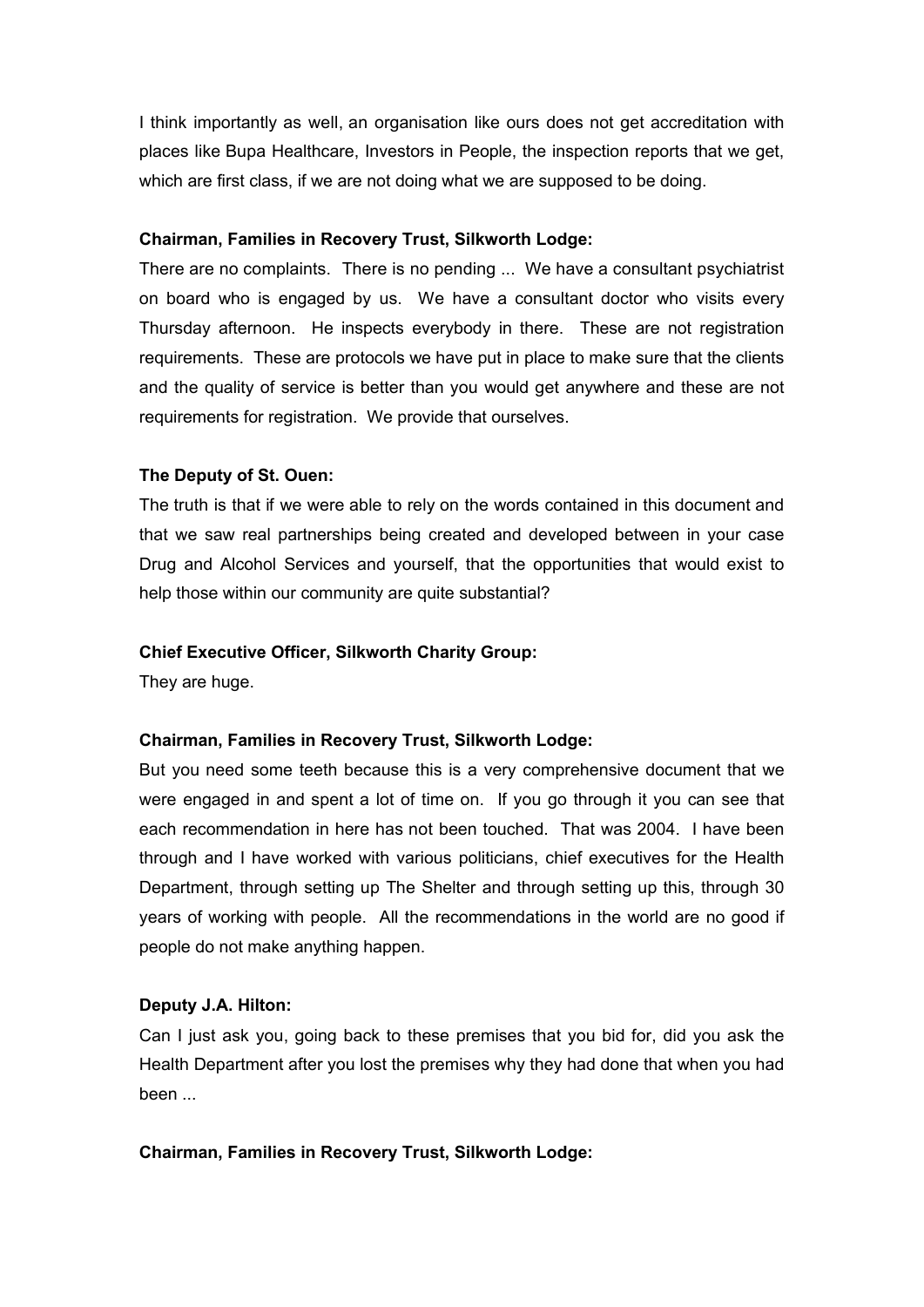We have only just found out about it in this paper this weekend. We did not know. Nobody told us. I wrote to Julie Garbutt and sent a long email: "We have not heard from anyone in the department, we remain at all times available to progress any matters that will enhance or promote our sector or in fact any sector that would benefit from anything we have at our disposal. An investigation at the eleventh hour that no negotiations or indications of interest had been received by you or any other States department, including Property Services. My email of 20th December was very clear as to how we would not be involved in a Dutch auction or become involved with the trust unless you were sure that it would not interfere with our partners Health." It goes on and on. We set out very clearly we did not want to get into a Dutch auction. If they wanted the property all they had to do was tell us and we would have backed away but we were led to believe and we went to the great expense of getting a lawyer to prepare the bid. This is charitable money. "Just for clarity and for our files, Julie, so that we are clear what our intentions were from the day we made our appointment here in December 2011 and all of my emails setting out very clearly what we would and would not do."

[14:15]

#### **Deputy J.A. Hilton:**

What is really puzzling is in the outline business case that has been produced by the Health Department to back up the White Paper they talk about stakeholders, risks, issues, dependencies and enablers, and you are listed as one of the stakeholders. Then over the page it goes on to say: "Stakeholders to be engaged as the outline business case develops into a full business case", including yourselves listed in there. So I find it truly disturbing to find that you have had absolutely no contact with the Health Department over this White Paper while there are people out there in the community who could really benefit from the service that you are providing. I am at a complete loss to understand why this is going on.

#### **Chairman, Families in Recovery Trust, Silkworth Lodge:**

We have had £200,000 worth of public money for 6 beds that have not been occupied. A lot of the charities will not be brave enough to say that to you or to anyone else because they would be petrified of losing their funding. The only primary purpose we have is to provide a facility for the people that need Silkworth Lodge. If the Government or anyone else decides they do not want us any more all they need to do is tell us. Silkworth Lodge has touched thousands of people's lives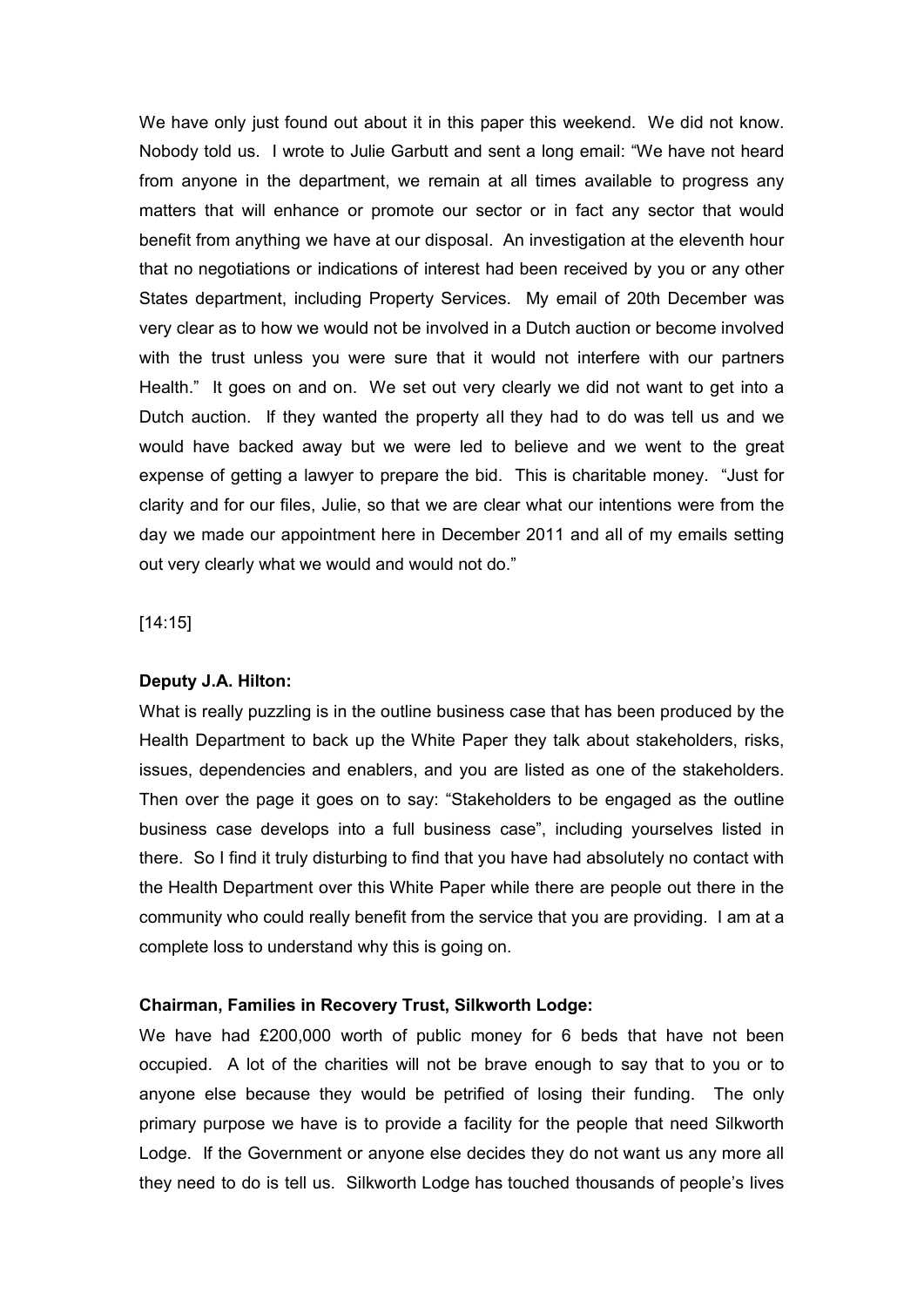throughout the 15 years it has been in office. We are not a high profile charity. The actual nature of what we do and deal with is not a sexy charity but the public benefits, the wider benefits to the community are unbelievable. I do not think you would find anybody in the Island who has not been touched by what happens at Silkworth Lodge and we can provide evidence of that. This is the first time in the 25, 30 years I have been in this sector that I have had to come out. I very rarely have any discussions with any media or anything because Jason or the other people deal with it. This is a serious crossroads that we have come to. My business acumen tells me and a good businessman can usually see what is coming. That is why they are good at what they are doing and they usually provide for communities what they need. This is a serious crossroads as far as I am concerned for Health and not just for Silkworth Lodge but for all the charitable organisations. It appears to me to be a takeover of the charitable sector to rake in the money and then to control the charitable sector and give the ones that they think they can manage. That may not be ...

#### **The Deputy of St. Ouen:**

What do you think needs to be done to address that issue, to remove that concern, if it exists?

#### **Chairman, Families in Recovery Trust, Silkworth Lodge:**

As a charitable organisation, we are not here to fight with them or to engage with them or to get involved with it. We are here but Government controls us because that is what democracy is about. Our job is not to go out fighting and screaming and shouting. All we can do is present our case in an honest, open way. I am not prepared to engage with data. That was the last time we were asked, the one in 2009. It took us a year to put together. For someone to arrive in our office and want that lot in 3 weeks otherwise he pulls our funding is not ... but Government runs what they run. We are happy to work with anyone that can help us to get out of this or to make it workable so that the people who we have in Silkworth and any other charitable organisation can have comfort and knowledge that they are safe, that the people they employ are not going to be put out of work within a month, because come December or whatever date their service level agreement comes in that money can be chopped off. You could have 14, 15 people, 20 people out of work.

#### **Deputy J.A. Hilton:**

Your current service level agreement finishes in December?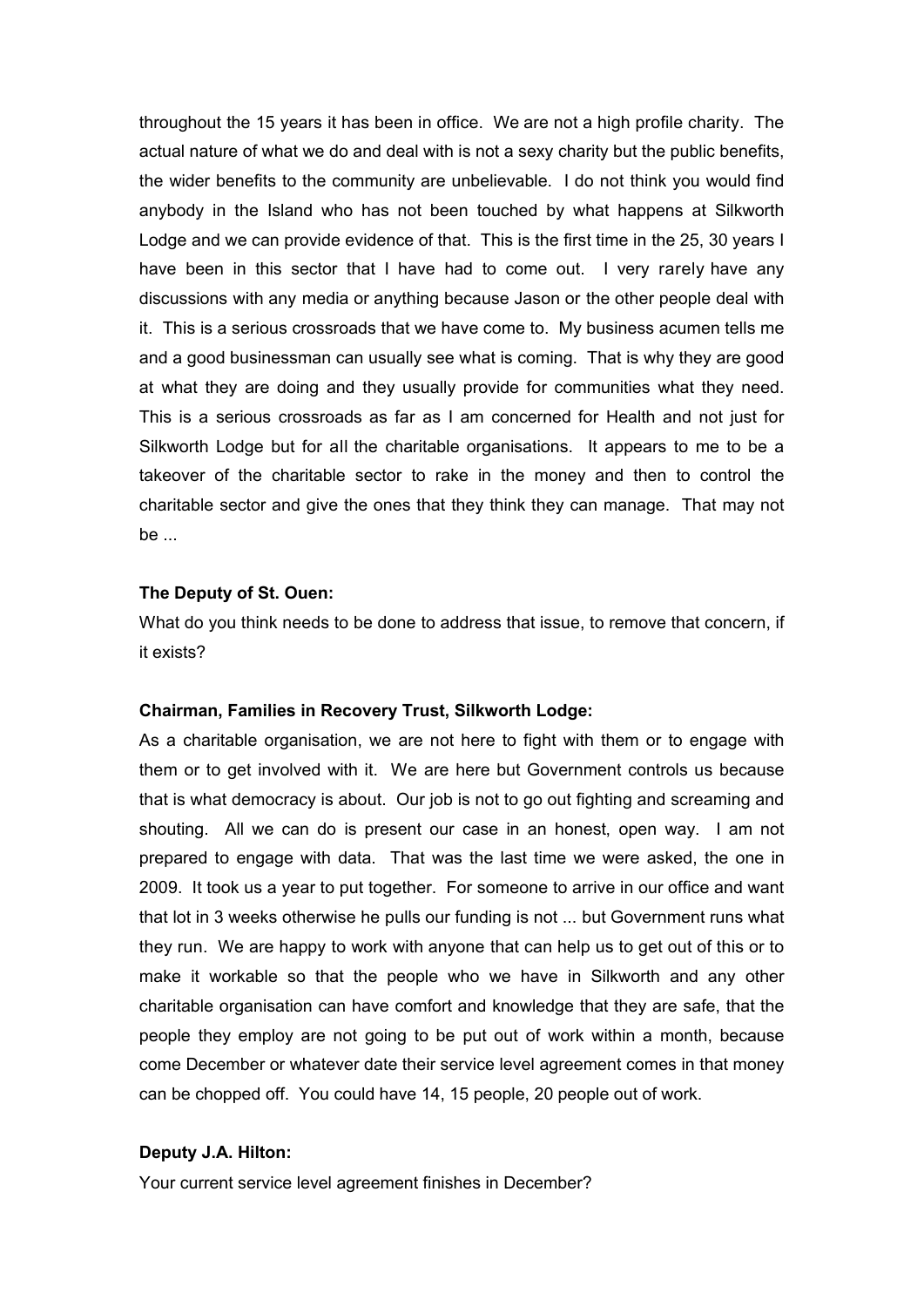It finished last December. We had to have a special meeting with Anne and with various other politicians to ensure that our service ... I was not prepared to go another step further until I knew that we had enough money coming in to pay people's salaries. These people have responsibilities. They have children who go to school. This is not something to be played with. These are serious structures looking after a very serious problem in society. We would not be here if someone else could provide it.

#### **The Deputy of St. Ouen:**

I might have asked this question before but are you aware of other charitable organisations that are facing similar issues?

#### **Chairman, Families in Recovery Trust, Silkworth Lodge:**

Correct. I know of at least 3 or 4. They may be in a better position than I perceive them to be but I do not think they are strong enough, because a lot of these charitable organisations are run by people on a part-time basis. They have a mission. They have identified something. They are not in the corporate world like I am and I see these things probably quicker. I am sure if they felt safe they would give you a very similar explanation but a lot of them are afraid.

#### **Chief Executive Officer, Silkworth Charity Group:**

The partnerships have to be 2-way and at the moment the partnership feels one-way and that takes away trust and takes away confidence in who we are working with. At the end of the day we are only here to help the people that need our help. We are not here to battle with anybody and when we are in a position like this where we feel that we are being backed into a corner it is not fair and the trust goes. When we are helping as many people as we are helping and we are making a difference to, like Frank said, not just hundreds of people but thousands of people effectively, it makes no sense why we are sitting here like this.

## **Deputy J.A. Hilton:**

Thank you. Gerald, is there anything else? James, is there anything else that you would like to ask?

#### **The Deputy of St. Ouen:**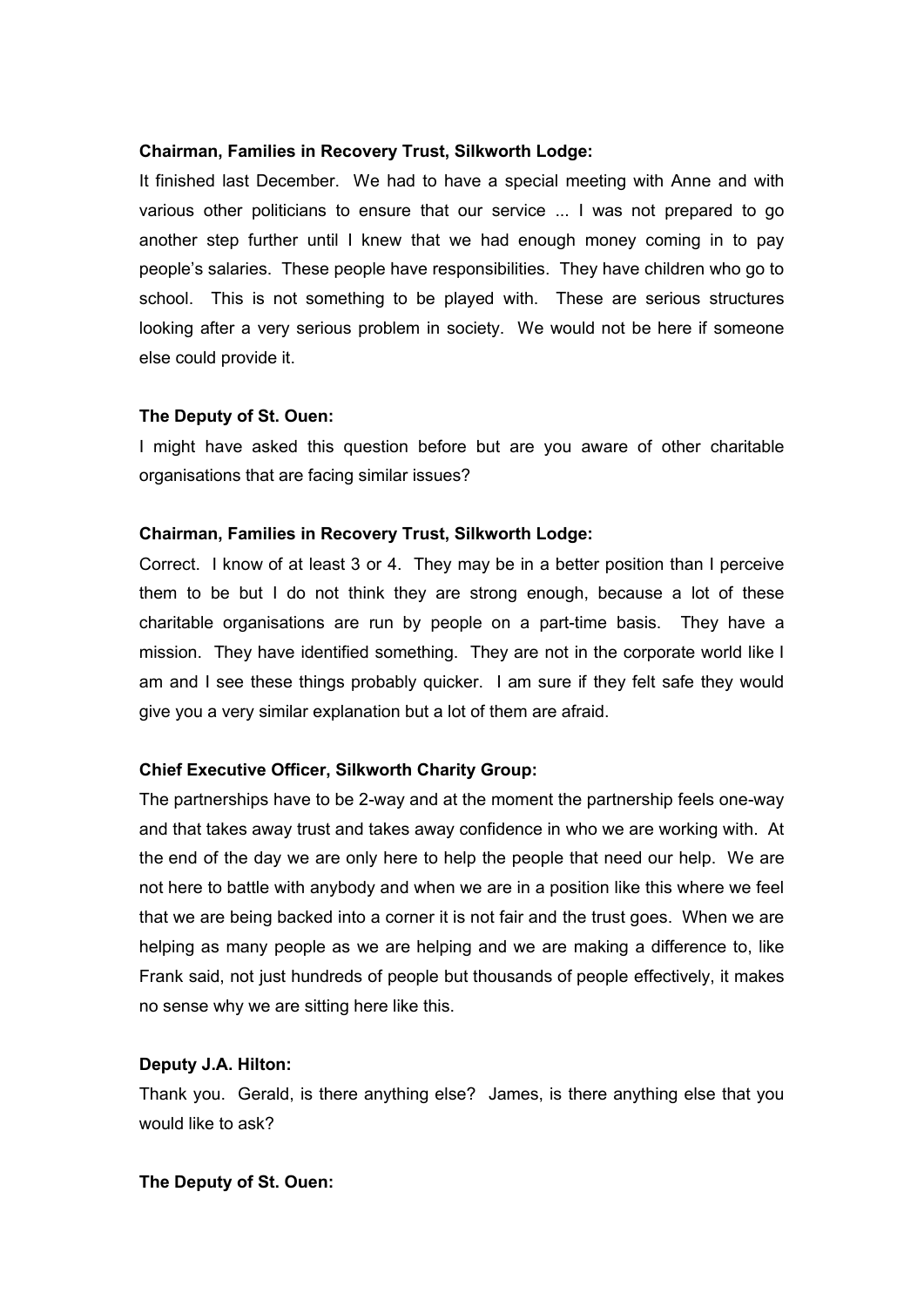Yes. I would just like to pick up on another of the proposals that we have seen included in the White Paper, which is talking about the recruitment of quite a significant number of additional health workers, nurses and the like, though Community Services. What difficulties do you see or do you currently have in recruitment and training of staff?

#### **Chairman, Families in Recovery Trust, Silkworth Lodge:**

We do not have any trouble with that. When we need staff we deal with it in a proper, professional manner. We advertise for them, we interview them and if necessary we train them. A lot of our staff are people who have been through Silkworth. We have some people who have been 10 years as ex-clients, who 10 years ago came to Silkworth as patients, clients, went out, did some work, obtained counsellor degrees. All our staff have diplomas. They are all properly trained and we spend a great deal of time. Our most valuable asset is our staff. All our staff are externally supervised as well, so we have someone from the U.K. comes in once a month and they sit with them and they download whatever is going on with their life so that they are nice and clean and fresh. It is a discipline we find essential working in this field. It would be interesting to know what external supervision some of the other people working in the field have. The burnout rate in this field is extremely high and it is very hard to detect unless it is done externally, because if you are trying to do it internally you will tell each other all your old rubbish but if you have some external person come in whose sole objective is to make sure that what you are providing is crystal clear and clean you will not have any problems. That is why the investment in people is so important because that with the external supervision makes sure they have got a healthy environment.

#### **The Deputy of St. Ouen:**

As we come to a close, if I asked you to briefly summarise what you would expect to see happen to improve the relationship not only that you have with the Health Department but generally to instil a greater confidence in the proposals of community and partnership working, what would you expect? What would you like to see happen?

#### **Chairman, Families in Recovery Trust, Silkworth Lodge:**

I would like to see a closer, more open working relationship and a sharing of experience with each other. There is a care pathway that we set out 9 years ago which we set up, we got it going and it all dropped away. A care pathway is essential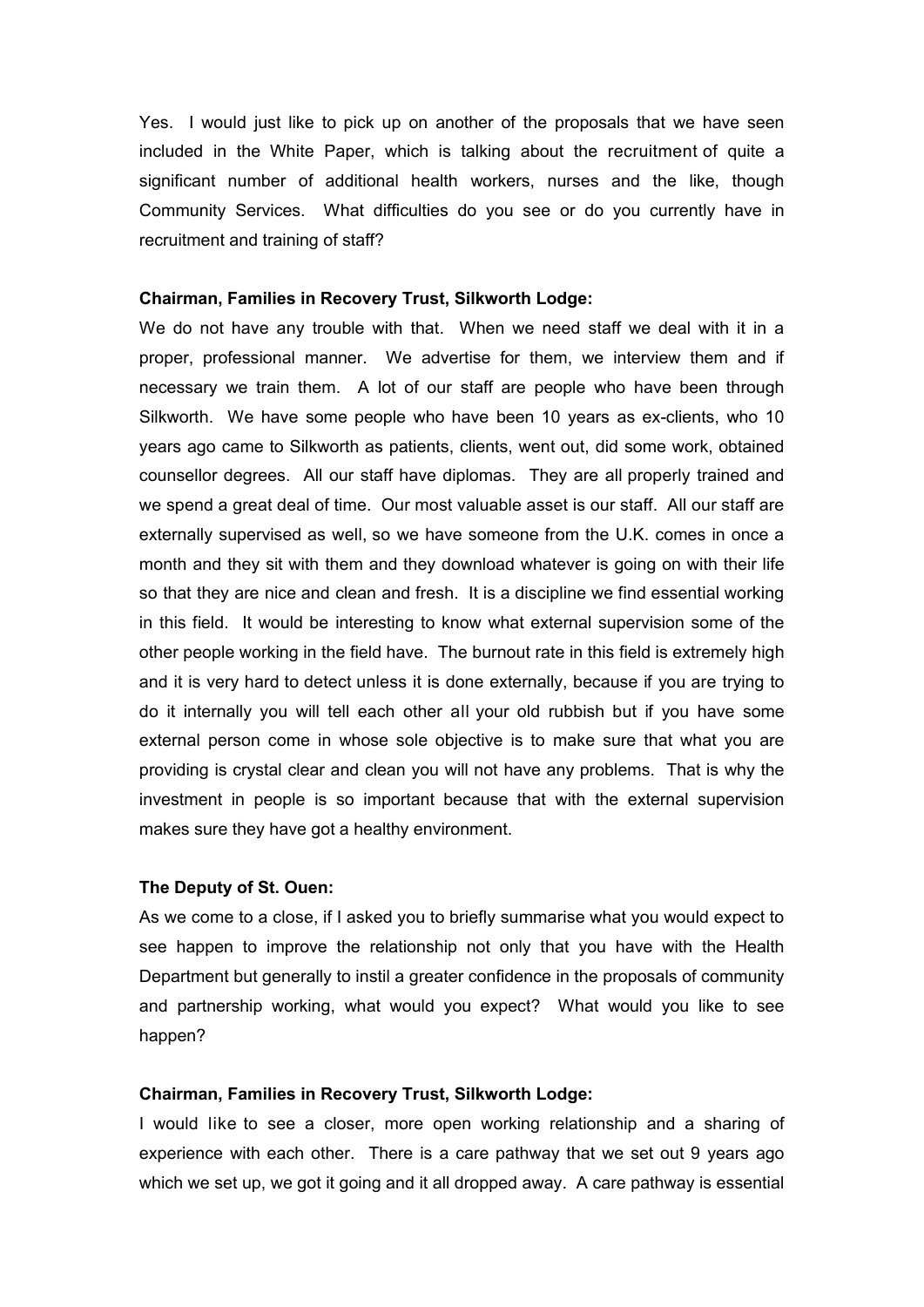because that pigeonholes someone. If they get in touch with that department or that department or with us, the care pathway channels them to the right place. If that care pathway was in place we would not have been closed since last October. So what would you do if you did not want to put people? You would do away with the care pathway. The care pathway is clear. The recommendations of the last scrutiny panel are clear. We have spent the last 6 years refining our business, making the product better, and we are sat there with 6 empty beds.

## **Deputy J.A. Hilton:**

It must be very disappointing for your organisation.

## **Chairman, Families in Recovery Trust, Silkworth Lodge:**

I did not want to come here and talk about this but we have tried every other avenue. We have a series of letters here going back to December, October last year, with no response.

## **The Deputy of St. Ouen:**

We are grateful for you to come and talk to us because obviously if this plan is going to be successful changes are going to have to happen because it is clear that the experiences of some are not necessarily conducive to improvement and greater involvement of the third sector within the community delivering the services, which is the main thrust, in fairness, of this White Paper. So one would expect that significant changes will be required and need to be made if the Island is to benefit from the proposals of this enhanced service.

#### **Chairman, Families in Recovery Trust, Silkworth Lodge:**

The third sector needs help, it needs guidance, it needs support. It does not need rubbishing and it does not need its assets taken out and then decided by Government who should have them. These properties were put together by people who put their 10p in tins or have left money to charitable organisations, not to be taken back by Government when we could have benefited from them. We could have had an income stream from people who are going back into society. We could have had an income through that which would have benefited the community as a whole by reducing our service level agreement.

#### **Deputy J.A. Hilton:**

Gerald, did you want to say something?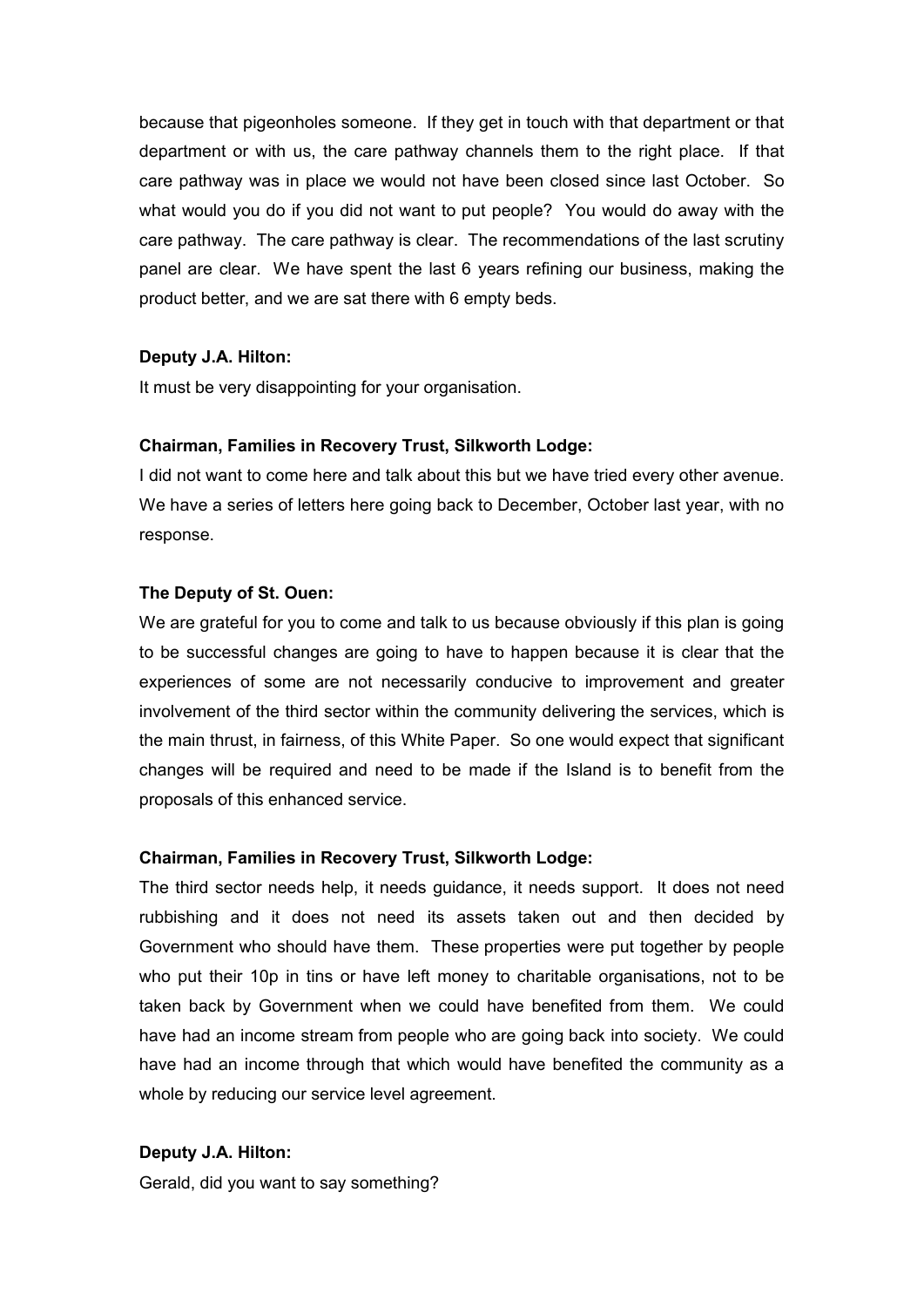#### **Mr. G. Wistow:**

Just a general question really, which is about the relationship between the third sector and the States generally. Do the States of Jersey have a strategy for developing the third sector?

#### **Chairman, Families in Recovery Trust, Silkworth Lodge:**

I do not know.

## **Chief Executive Officer, Silkworth Charity Group:**

I think they do. I think they have an idea of what they would like to do, which is bring together the third sector in order to deliver what is needed and what is not being delivered, but that only works if there is transparency, if it is a 2-sided relationship, and there is open communication because otherwise the fear factor comes in.

## **Chairman, Families in Recovery Trust, Silkworth Lodge:**

The other thing is there is an old saying: "We hear what you are say but let us see what you do." I think that is what my point is: "I hear what you say but let me see what you do. Your actions tell me." I have explained to you in the last hour the actions. You can read lots of the promises but the actions are telling me a different story. If I was fully engaged in dealing with clients I would not have the mind to be looking at this side of it. People who are working as carers are concentrating on looking after people and getting them well. They are not known as being people who look into what we are talking about and they are the easiest prey in the world. Doctors, nurses, people who are in the care ... they are simple people, they are easy to con. I am not easy. This has taken a lot of time putting it together. There is a lot of people benefited from this, from small children to old age pensioners whose children have been in Silkworth Lodge. That is the primary purpose I am here today, for those people. No other reason.

#### **Mr. G. Wistow:**

I absolutely understand that. What I wanted to just clarify in my own mind was whether departments other than the Health Department presumably are working with the third sector.

[14:30]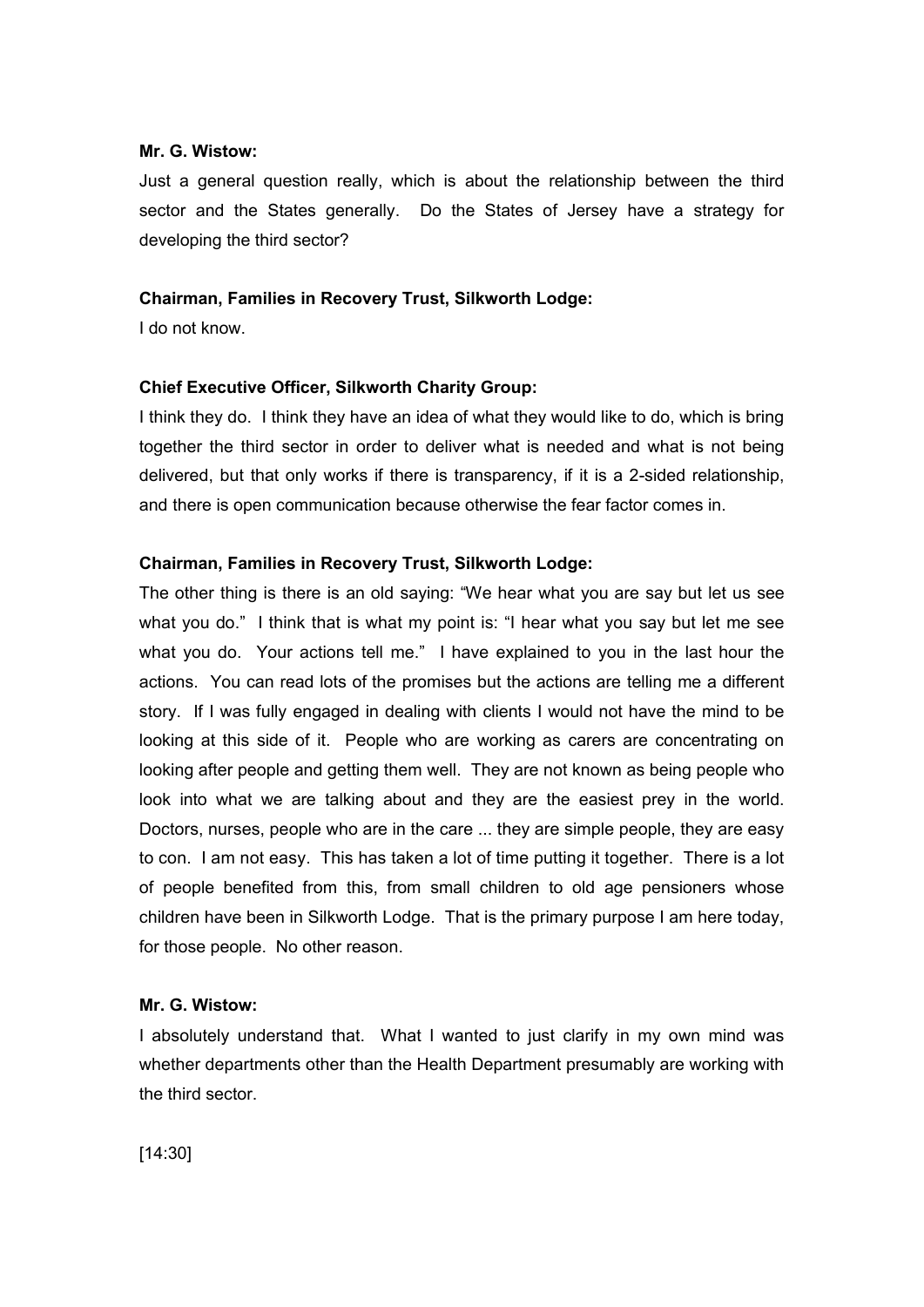It does not appear to be that way to me.

# **Mr. G. Wistow:**

There is no concordat governing relationships between Government and the third sector that you are aware of?

## **Chief Executive Officer, Silkworth Charity Group:**

There is a newly formed third sector forum committee which is in the very early stages of moving forward with employing a new employee. That is very early stages and that should hopefully bring things together, but that is run independently of Government. It is not a Government agency.

# **Mr. G. Wistow:**

There are plenty of models of concordats between the state and the third sector and some of the issues that you are talking about would be taken care of by such a concordat if it were to exist and followed through.

#### **Chief Executive Officer, Silkworth Charity Group:**

If it were to be followed through.

# **Chairman, Families in Recovery Trust, Silkworth Lodge:**

And if we had power in selecting that person. What we do not want is the Government selecting someone and then saying: "This is the person who is going to sort you out or you are going to work with them." If you are going to do it you do it together in collaboration. In collaboration is the word, collaborate with us. We are quite sensible people. We understand. Probably we have got more knowledge of it than some of the people involved with it. Collaborate with us, engage with us. We have got the time, we will spend it with you. Just as an instance, talking about other agencies, I helped set up treatment centres in Barbados, southern Ireland, in Athens and in the U.K. In Iceland the housing department of Iceland give all the property to anyone doing anything with helping others. They provide them. The property we had in New Street we were asked to pay the commercial rate, the proper rental for that property. Another property we had to pay the full rent and we were told that that was the way the States had to charge all their properties so we had to then go to another department and say: "Can you give us the money to pay the rent?" and they would not budge, not one centimetre. Sorry, I hope I have not rambled on.